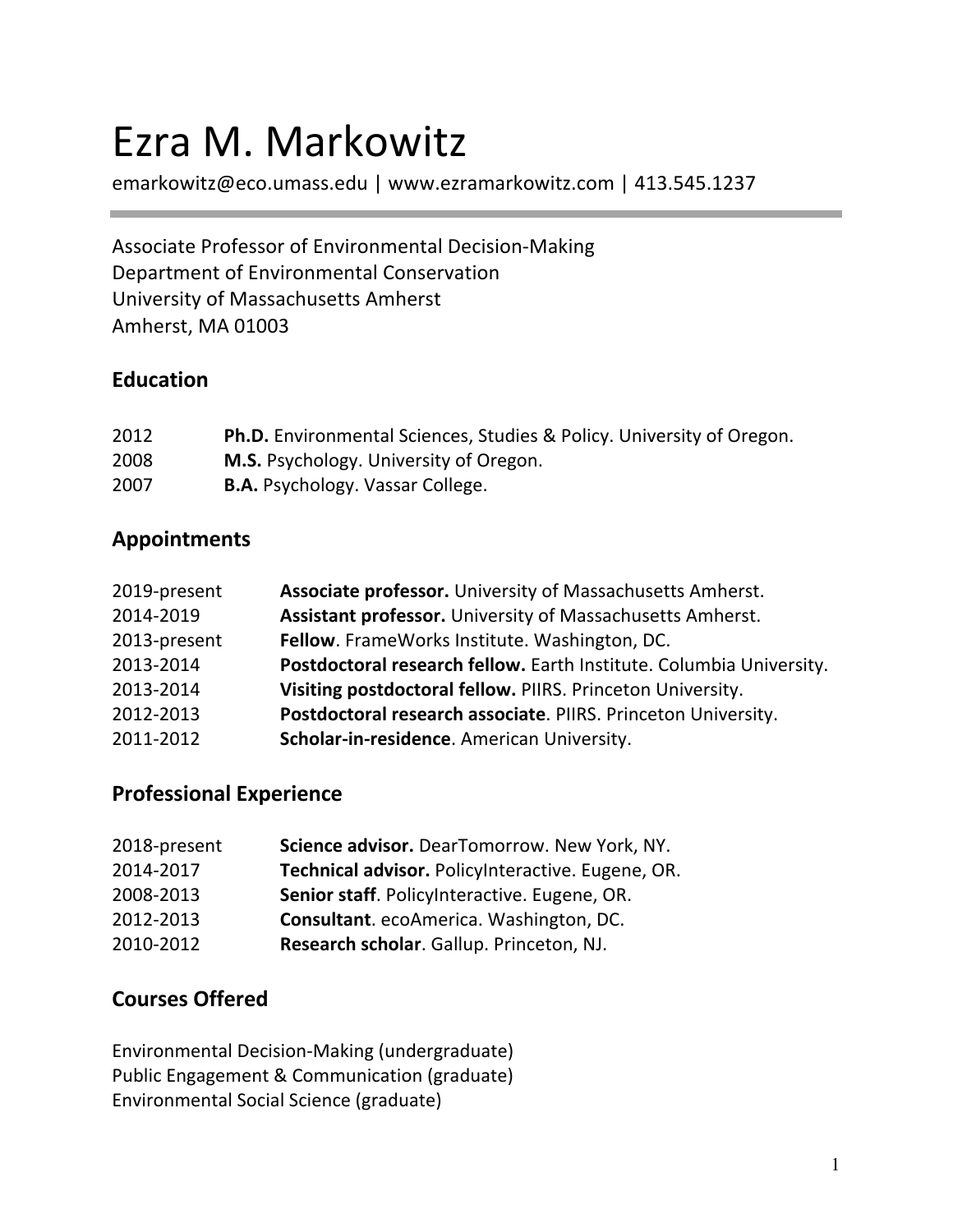# **Grants**

*Post-Tenure*

| 2023-2025  | "SAI-R: Equitable residential electrification through Community-Engaged<br>Design" (\$741,543). National Science Foundation. (Submitted, Senior                                                                                          |
|------------|------------------------------------------------------------------------------------------------------------------------------------------------------------------------------------------------------------------------------------------|
| 2023-2026  | Personnel).<br>"EPA STAR: Community-engaged co-design for a just and sustainable<br>energy transition". (\$1,111,421). U.S. EPA (Submitted, Senior Personnel).                                                                           |
| 2020-2021  | "RAPID: A multi-level analysis of social and behavioral responses to<br>COVID-19" (\$198,187). National Science Foundation. (Awarded, Co-I).                                                                                             |
| 2019-2021  | "Our shared home: Redefining environmental discourse" (\$22,000).<br>National Geographic (Awarded, Co-PI).                                                                                                                               |
| 2019-2021  | "Visualizing hope: Investigating the effect of public art on public<br>perceptions of climate adaptation" (\$21,977). Institute for Social Science<br>Research & Institute for Diversity Science, UMass (Awarded, Co-PI).                |
| 2019-2020  | "Testing the potential of sustainable local seafood species for innovative<br>value-added products in a changing climate" (\$6,000). Institute for Social<br>Science Research, UMass (Awarded, Co-PI).                                   |
| 2019-2023  | "Development of a sustainable recreational fishery for Golden Dorado in<br>South America" (\$398,410). IGFA (Awarded, Co-PI).                                                                                                            |
| Pre-Tenure |                                                                                                                                                                                                                                          |
| 2017-2019  | "Examining and improving energy-related decision-making among<br>resource constrained Massachusetts households" (\$59,930). Clean<br>Energy Extension Seed Grant, UMass (Awarded, PI).                                                   |
| 2017-2018  | "The Fresh Air Project: Profiling Children's Environmental Exposures"<br>(\$14,850). Public Service Endowment Grant, UMass. (Awarded, Co-I).                                                                                             |
| 2017-2018  | "The Fresh Air Project: Using the exposome to personalise asthma<br>management" (\$15,000). Healthy Development Initiative, UMass<br>Amherst. (Awarded, Co-I).                                                                           |
| 2016-2019  | "Psychological distance and the mitigation of interpersonal risks"<br>(\$435,708). National Science Foundation. (Awarded, Co-I).                                                                                                         |
| 2016-2017  | "RAPID: A real-world opportunity to study responsibility, social identity,<br>signaling and collective mobilization among diesel engine owners"<br>(\$124,975). National Science Foundation. (Awarded, PI).                              |
| 2014-2017  | "Early career climate communications and networking" (\$122,466). U.S.<br>Geological Survey. (Awarded, PI).                                                                                                                              |
| 2014-2018  | "Understanding and informing family forest owner decisions of<br>intergenerational land transfer to ensure working forested landscapes"<br>(\$500,000). National Institute of Food and Agriculture, USDA. (Awarded,<br>Senior Personnel) |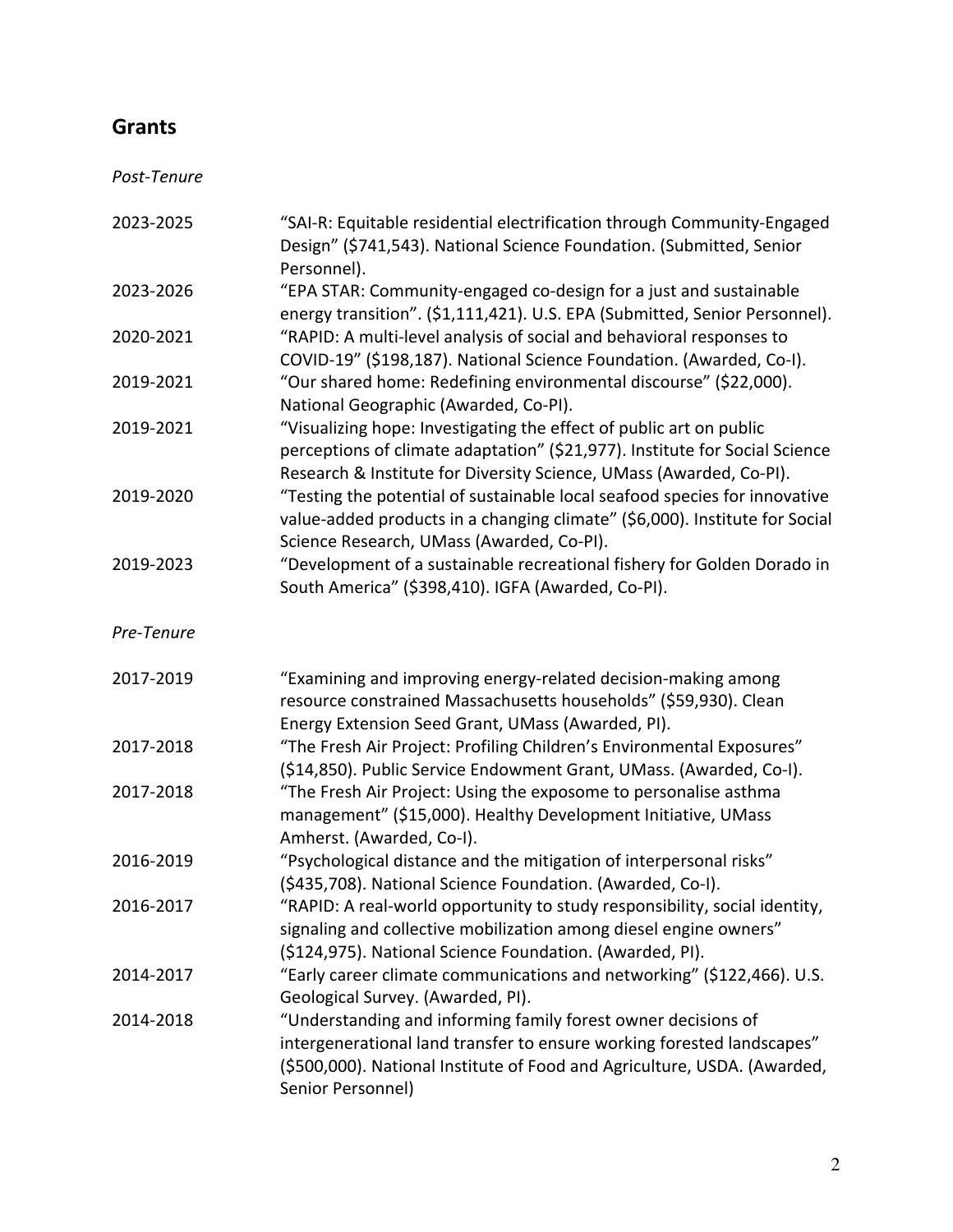# **Refereed Publications (53)**

^ indicates graduate student co-author

*Post-Tenure Publications (20 since 2019)*

- Peters, E., Boyd, P.E. Cameron, L.D., Contractor, N., Diefenbach, M.A., Fleszar-Pavlovic, S., **Markowitz**, E.M., Salas, R.N., & Stephens, K.K. (2022). Evidence-based recommendations for communicating the impacts of climate change on health. *Translational Behavioral Medicine, 12,* 543-553*.*
- Casselberry^, G.A., **Markowitz**, E.M., Alves, K., Russo, J., Skomal, G.B., Danylchuk, A.J. (2022). When fishing bites: Understanding angler responses to shark depredation. *Fisheries Research, 246,* 106174*.*
- Epanchin-Niell, R.S., Jackson-Smith, D.B., Wilson, R.S., Ashenfarb, M., Dayer, A.A., Hillis, V., Iacona, G.D., **Markowitz**, E.M., Marquart-Pyatt, S.T., Treakle, T. (2022). Private land conservation decision-making: An integrative social science model. *Journal of Environmental Management, 302,* 113961*.*
- Syropoulos^, S. & **Markowitz**, E.M. (2021d). Mechanisms of intergenerational environmental stewardship activated by COVID-19: Gratitude, fairness and legacy motives. *Frontiers in Sustainable Cities, 3,* 707888.
- Syropoulos^, S. & **Markowitz**, E.M. (2021c). Perceived responsibility towards future generations and environmental concern: Convergent evidence across multiple outcomes in a large, nationally representative sample. *Journal of Environmental Psychology, 76,* 101651*.*
- Syropoulos^, S. & **Markowitz**, E.M. (2021b). A grateful eye towards the future? Dispositional gratitude relates to consideration of future consequences. *Personality and Individual Differences, 179,* 110911*.*
- Schneider, C., Zaval, L., **Markowitz**, E.M. (2021). Climate change and positive emotions. *Current Opinion in Behavioral Sciences, 42,* 114-120.
- Guckian, M. L., **Markowitz**, E.M., Tucker, C.S., Kiekebushc, E., Klemm, T., Middleton, L., Wootten, A., Staudinger, M.D. (2021). Assessing the impact of an online climate science community: The Early Career Climate Forum. *Weather, Climate & Society, 13,* 315-325.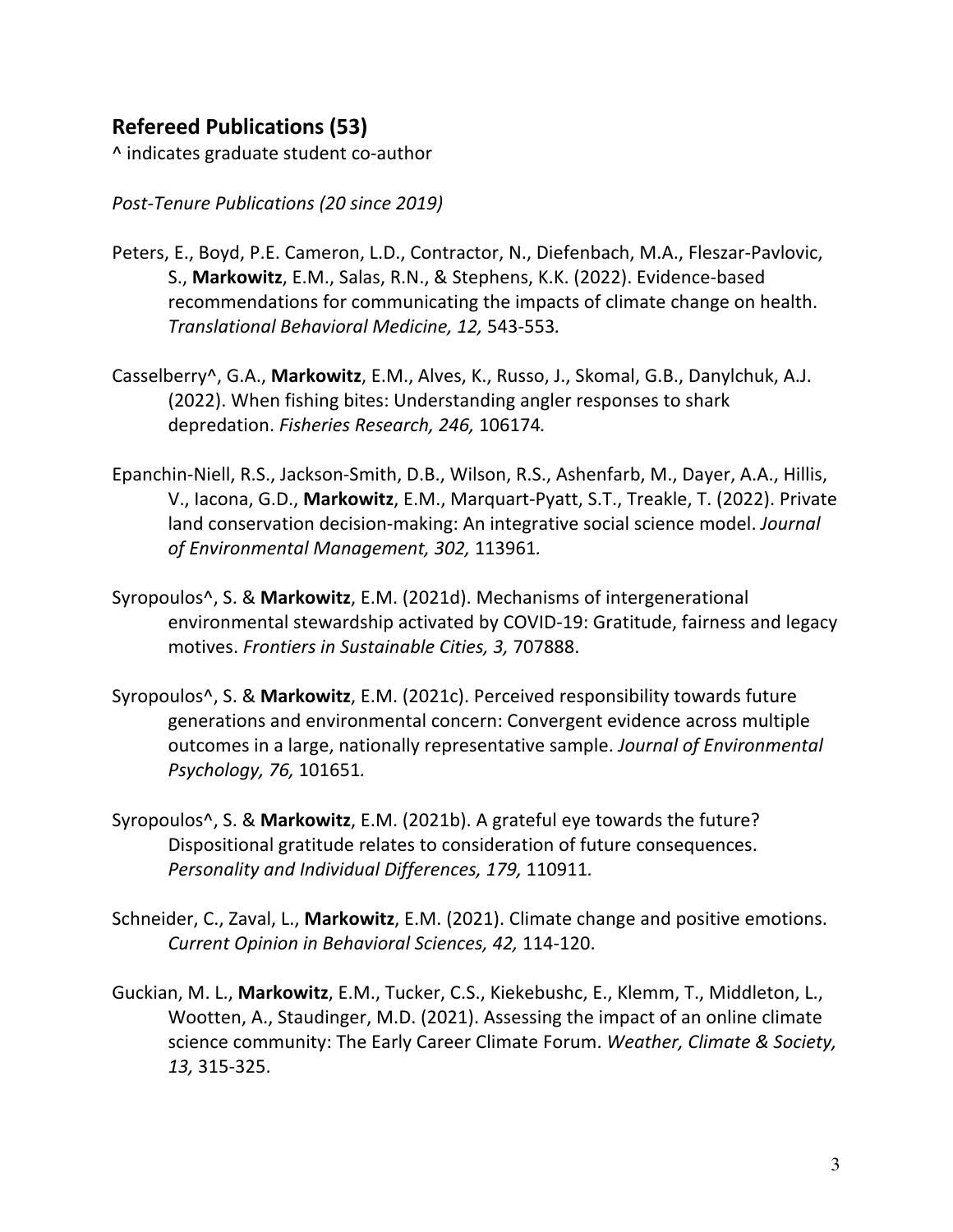- Quartuch, M., Markowski-Lindsay, M. Catanzaro, P., **Markowitz**, E.M., Allred, S.B. (2021). Applying the transtheoretical model of change to legacy planning decisions. *Small-Scale Forestry, 20,* 457-478. JIF = 1.8
- Syropoulos^, S. & **Markowitz**, E.M. (2021a). Prosocial Responses to COVID-19: Examining the role of gratitude, fairness and legacy motives. *Personality and Individual Differences, 171*, 110488*.*
- Syropoulos^, S., Watkins, H.M., Shariff, A.F., Hodges, S.D., & **Markowitz**, E.M. (2020). The role of gratitude in motivating intergenerational environmental stewardship. *Journal of Environmental Psychology, 72,* 101517.
- Brough, A.R., Griskevicius, V., Trudel, R., Donnelly, G., **Markowitz**, E.M., Raimi, K., Reeck, C., Waldman, K., Winterich, K., Wolske, K. (2020). Understanding how sustainable initiatives fail: A Framework to aid design of effective interventions. *Social Marketing Quarterly, 26,* 309-324*.*
- Mah^, A.Y., Chapman, D.A., **Markowitz**, E.M., Lickel, B. (2020). Coping with climate change: Three insights for research, intervention, and communication to promote adaptive coping to climate change. *Journal of Anxiety Disorders, 75,* 102282.
- Shrum, T., **Markowitz**, E.M., Buck, H., Gregory, R., van der Linden, S., Attari, S. & van Boven, L. (2020). Behavioural frameworks to understand public perceptions of and risk response to carbon dioxide removal. *Interface Focus, 10*, 20200002.
- Orlove, B., Shwom, R., **Markowitz**, R.M., Cheong, S. (2020). Climate decision-making. *Annual Review of Environment and Resources, 45*, 271-303.
- Feygina, I., Chapman, D., Markowitz, E. (2020). Climate change: A challenge to human rights, justice, equality, and human well-being. In N. Rubin & R. Flores (Eds.), *The Cambridge Handbook of Psychology and Human Rights* (Cambridge Handbooks in Psychology, pp. 443-458). Cambridge: Cambridge University Press. doi:10.1017/9781108348607.031.
- Guckian, M., **Markowitz**, E.M., Lickel, B., & Chapman, D. (2020). From absolution to action: Examining Americans' reactions to high-profile corporate scandals. *Analyses of Social Issues and Public Policy, 20*, 166-194.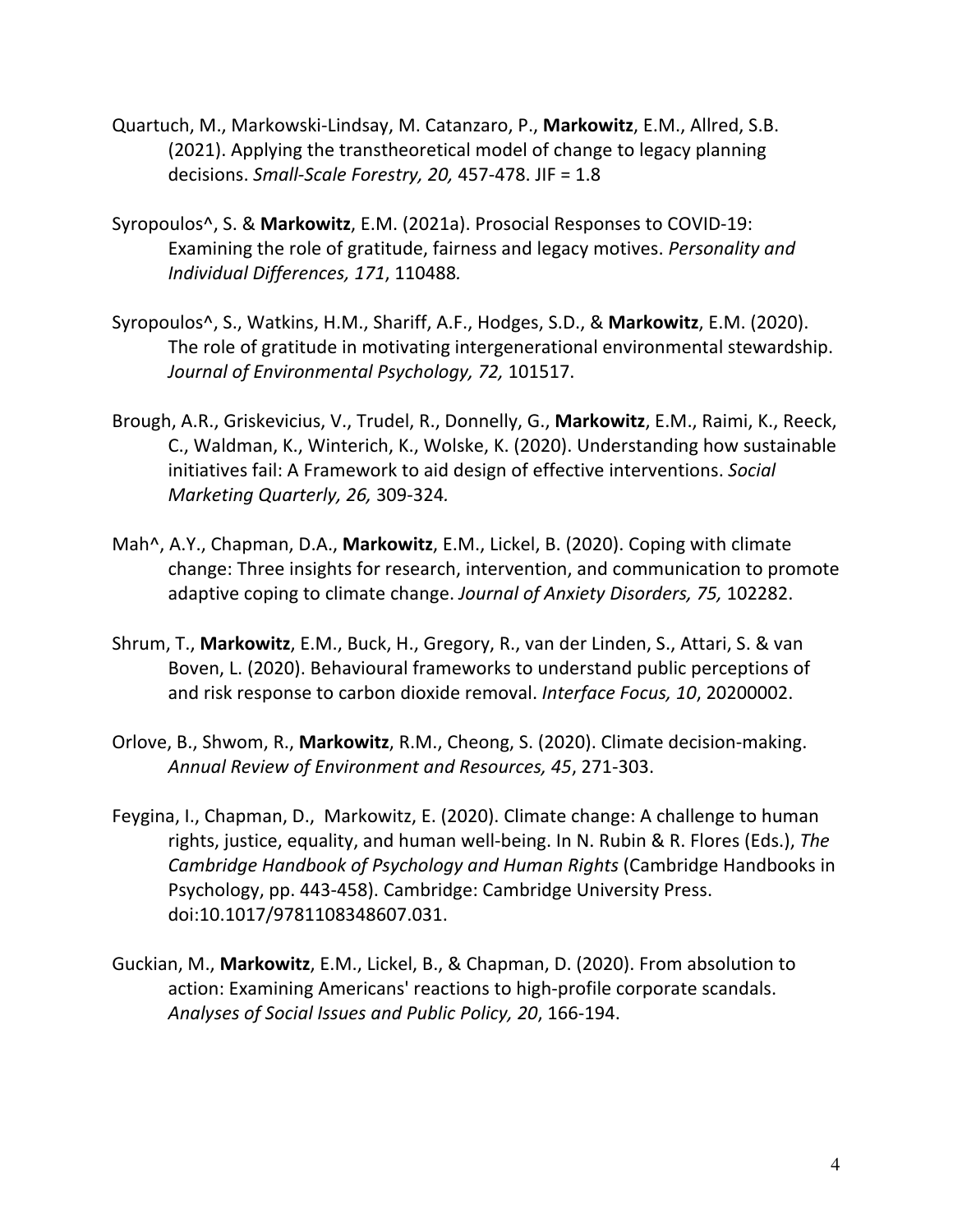- Rose^, K., **Markowitz**, E.M., Brossard, D. (2020). Scientists' incentives and attitudes towards public communication. *Proceedings of the National Academies of Sciences, 117,* 1274-1276.
- Markowski-Lindsay, M., Catanzaro, P., Zimmerer^, R., Kittredge, D., **Markowitz**, E.M., Chapman^, D.A. (2020). Northeastern family forest owner gender differences in land-based estate planning and the role of self-efficacy. *Journal of Forestry, 118*, 59-69.
- Howe^, L., MacInnis, B., Krosnick, J.A., **Markowitz**, E.M., & Socolow, R. (2019). Acknowledging uncertainty impacts public acceptance of climate scientists' predictions. *Nature Climate Change, 9,* 863-867.

*Pre-Tenure Publications (33 since 2012)*

- Chapman^, D., Gagne^, T., Ovitz^, K.L., Griffin^, L.P., Danylchuk, A.J., **Markowitz**, E.M. (2018). Modeling intentions to sanction among anglers in a catch-and-release recreational fishery for golden dorado (*Salminus brasiliensis*) in Salta, Argentina. *Human Dimensions of Wildlife, 4,* 391-398.
- Markowski-Lindsay, M., Bell., K., Catanzaro, P., Kittredge, D., Leahy, J., Butler, B., **Markowitz**, E.M., Milman, A., Allred, S., & Sisock, M. (2018). In-forest & in-tact: Designating future use of FFO land. *Journal of Forestry, 116,* 357-366.
- Guckian^, M., Danylchuk, A., & Cooke, S., **Markowitz**, E.M. (2018). Assessing anglers' intentions to communicate best practices in a catch-and-release fishery for steelhead in British Columbia, Canada. *Journal of Environmental Management, 219*, 252-259.
- Wang^, S., Chapman^, D., Corner, A. & **Markowitz**, E.M. (2018). Public engagement with climate change imagery in a changing digital landscape. *WIREs Climate Change, 9*, e509.
- Guckian^, M.L., Chapman^, D.A., Lickel, B. & **Markowitz**, E.M. (2018). "A few bad apples" or "rotten to the core": Perceptions of corporate culture drive brand engagement after corporate scandal. *Journal of Consumer Behavior, 17*, e29-41.
- Sokoloski^, R., **Markowitz**, E. M., & Bidwell, D. (2018). Public estimates of support for offshore wind energy: False consensus, pluralistic ignorance, and partisan effects. *Energy Policy*, *112*, 45-55.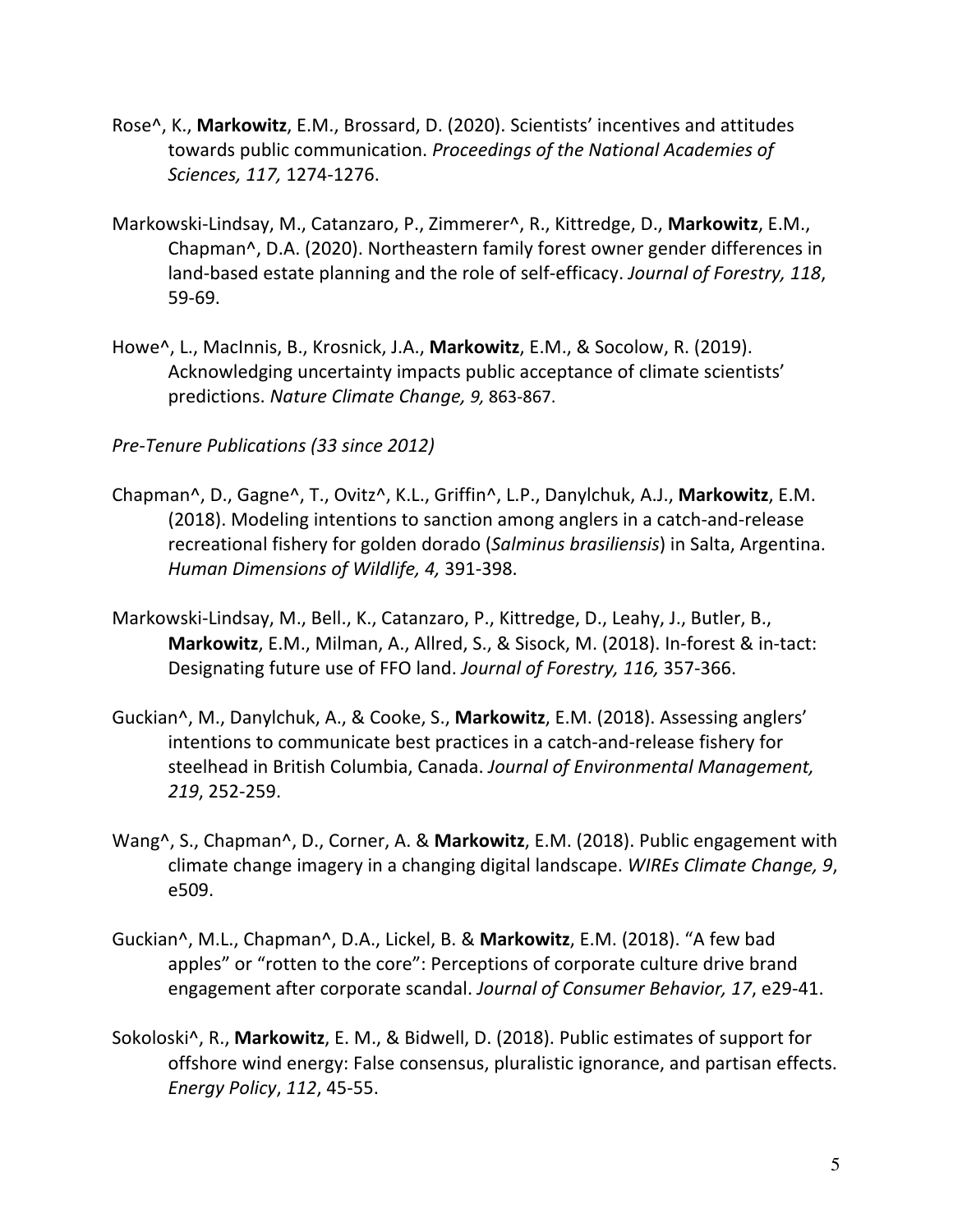- Schneider^, C., Zaval, L., Weber, E.U. & **Markowitz**, E.M. (2017). The influence of anticipated pride and guilt on pro-environmental decision making. *PLOS ONE https://doi.org/10.1371/journal.pone.0188781*
- Chapman^, D., Lickel, B. & **Markowitz**, E.M. (2017). Reassessing emotion in climate change communication. *Nature Climate Change, 7,* 850-852.
- **Markowitz**, E.M., Chapman^, D.A., Guckian^, M.L. & Lickel, B. (2017). A corporate scandal that hits close to home: Examining owners' responses to the Volkswagen diesel emissions scandal. *Environmental Communication, 6*, 740-755.
- Hopkins, D. & **Markowitz**, E.M. (2017). Geographies of climate change belief. In M.C. Nisbet (Ed.), *The Oxford Encyclopedia for Climate Change Communication* (pp. 691-717)*.* Oxford and New York: Oxford University Press.
- Markowski-Lindsay, M., Catanzaro, P., Bell, K., Kittredge, D., Leahy, J., Butler, B., **Markowitz**, E.M., Milman, A., Zimmerer^, R., Allred, S., Sisock, M. (2017). Estate planning as forest stewardship tool. *Forest Policy and Economics, 83*, 36-44.
- Yoeli, E., Budescu, D., Carrico, A., Delmas, M., DeShazo, J., Ferraro, P., Forester, H., Kunreuther, H., Larrick, R. Lubell, M., **Markowitz**, E.M., Ronn, B., Vandenbergh, M., Weber, E.U. (2017). Behavioral science tools for energy and environmental policy. *Behavioral Science & Policy Journal, 3*, 69-80.
- **Markowitz**, E.M., Danylchuk, A.J., Nisbet, M.C., Engelbourg^, S.I. (2017). What's that buzzing noise? Public opinion on the use of drones for conservation science. *BioScience,* 67, 382-385.
- Chapman^, D., Corner, A., Webster, R., & **Markowitz**, E.M. (2016). Climate visuals: A mixed methods investigation of public perceptions of climate images in three countries. *Global Environmental Change, 41*,172-182.
- Milfont, T.L. & **Markowitz**, E.M. (2016). Sustainable consumer behavior: A multilevel perspective. *Current Opinion in Psychology, 10,* 112-117.
- Zaval, L.\*, **Markowitz**, E.M.\*, & Weber, E.U. (2015). How will I be remembered? Conserving the environment for legacy's sake. *Psychological Science, 26,* 231-236. \*Shared first authorship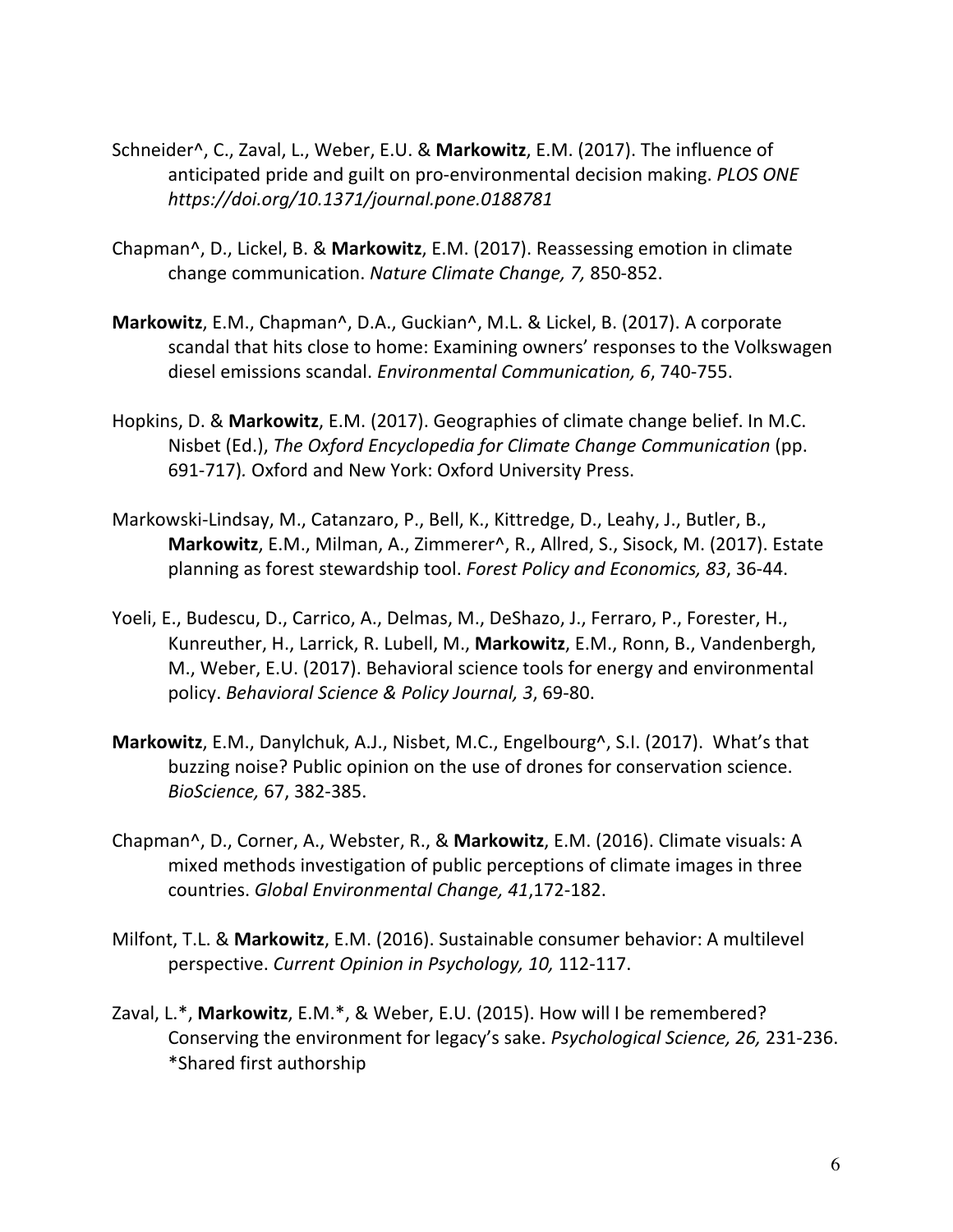- Lee, T., **Markowitz**, E.M., Leiserowitz, A., Howe, P., & Ko, C. (2015). Predictors of public climate change awareness and risk perception around the world**.** *Nature Climate Change, 5,* 1014-1020.
- **Markowitz**, E.M., Grasso, M., Jamieson, D. (2015). Climate ethics at a multidisciplinary crossroads: Four directions for future scholarship. *Climatic Change, 130,* 465-474.
- Grasso, M. & **Markowitz**, E.M. (2015). The moral complexity of climate change and the need for a multidisciplinary perspective on climate ethics. *Climatic Change, 130,*  327-334.
- Nisbet, M.C. & **Markowitz**, E.M. (2015). Experts in an age of polarization: Evaluating scientists' engagement with politics and civic life. *Annals of the American Academy of Political and Social Science*, *658*, 36-154.
- Nisbet M.C. & **Markowitz** E.M. (2014). Understanding public opinion in debates over biomedical research: Looking beyond political partisanship to focus on beliefs about science and society. *PLoS ONE* 9(2):e88473.
- Corner, A., **Markowitz**, E.M., Pidgeon, N. (2014). Public engagement with climate change: The role of human values. *WIREs Climate Change*, *5,* 411-422.
- **Markowitz**, E.M., Slovic, P., Vastfjall, D. & Hodges, S.D. (2013). Compassion fade and the challenge of environmental conservation. *Judgment & Decision Making, 8,* 397- 406.
- Howe, P.D., **Markowitz**, E.M., Lee, T., Ko, C., Leiserowitz, A. (2013). Global perceptions of local temperature change. *Nature Climate Change, 3,* 352-356.
- **Markowitz**, E.M. & Bowerman, T. (2012). How much is too much? Examining the public's beliefs about consumption. *Analyses of Social Issues and Public Policy, 12,*  167-189.
- Bowerman, T. & **Markowitz**, E.M. (2012). The attitude-action gap: Toward a better understanding of "how much is enough." *Analyses of Social Issues and Public Policy, 12,* 230-238.
- Nisbet, M.C., **Markowitz**, E.M., Kotcher, J.E. (2012). Winning the climate change conversation: Framing and moral messaging in public campaigns. In L. Ahern &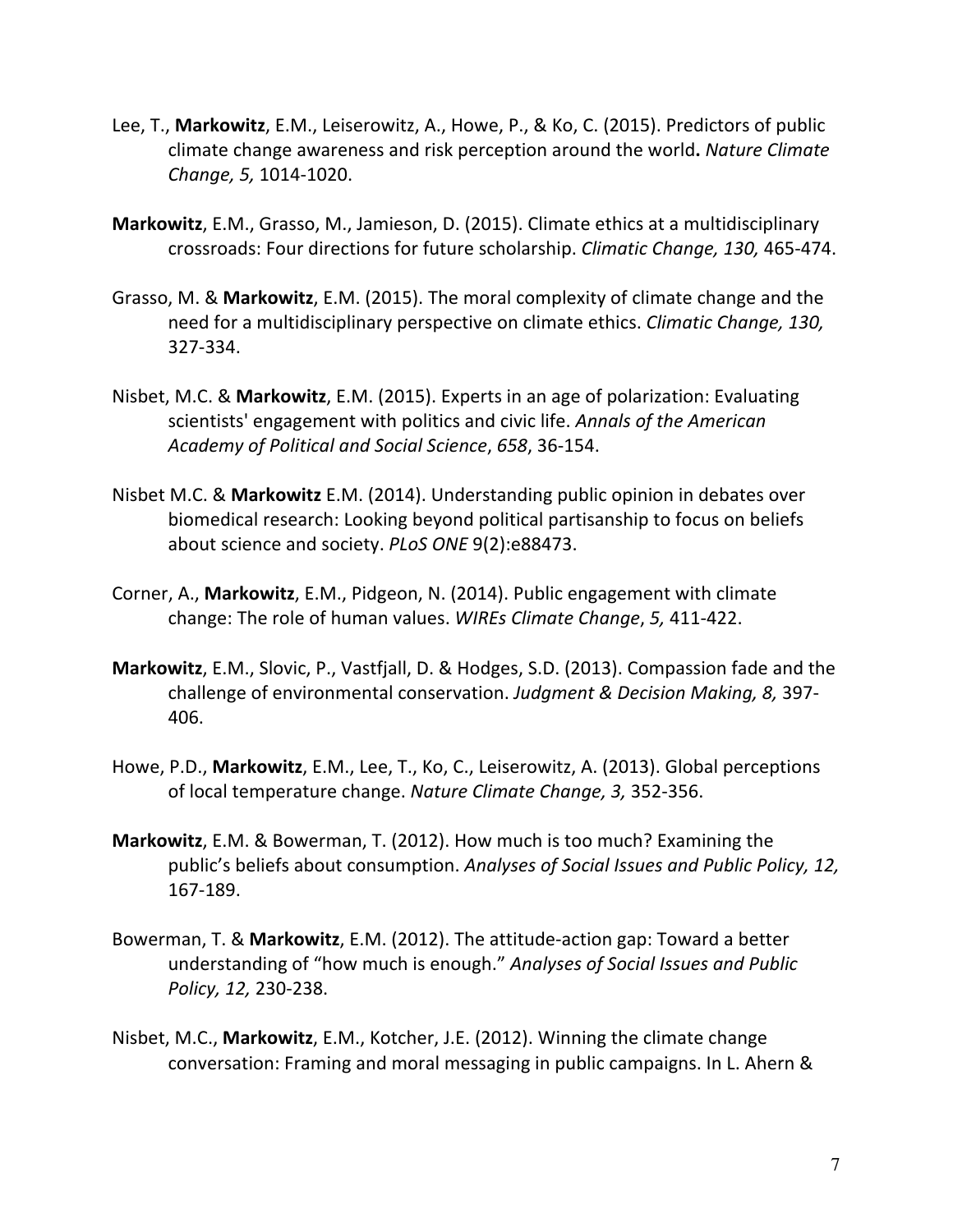D.S. Bortree (Eds.), *Talking green: Exploring contemporary issues in environmental communications*. New York: Peter Lang.

- Yang, Y. & **Markowitz**, E.M. (2012). Direct and indirect effects of parental attitudes on children's active school travel: Evidence from a community sample. *Transportation Research Record, No. 2318.*
- **Markowitz***,* E.M. (2012). Is climate change an ethical issue? Exploring young adults' beliefs about climate and morality. *Climatic Change, 114,* 479-495.
- **Markowitz**, E.M., Goldberg, L.R., Ashton, M.C. & Lee, K. (2012). Profiling the 'proenvironmental individual': A personality perspective. *Journal of Personality, 80,*  81-111.
- **Markowitz**, E.M. & Malle, B.F. (2012). Did you just see that? Making sense of environmentally relevant behavior. *Ecopsychology, 4,* 37-50*.*
- **Markowitz**, E.M. & Shariff, A.F. (2012). Climate change and moral judgment. *Nature Climate Change, 2,* 243-247*.*
- Swim, J., **Markowitz**, E.M., & Bloodhart, B. (2012). Psychology and global climate change. In S. Clayton (Ed.), *The Oxford Handbook of Environmental Psychology*. New York, NY: Oxford University Press.

#### **Edited Volumes and Book-Length Publications (2)**

- Nisbet, M.C. (Editor), Ho, S., **Markowitz**, E., O'Neill, S., Schafer, M., Thaker, J.T. (Assoc. Editors) (2017). *The Oxford Encyclopedia of Climate Change Communication, Volumes 1-3*. New York and Oxford: Oxford University Press.
- **Markowitz**, E.M., Center for Research on Environmental Decisions, & ecoAmerica. (2014). *Connecting on Climate: A Guide to Effective Climate Change Communication.* New York and Washington, D.C.: CRED & ecoAmerica.

#### **Book Chapters and White Papers (11)**

**Markowitz**, E.M. & Monroe, A. (2021). Is climate justice feasible? A psychological perspective on challenges and opportunities for achieving a just climate regime.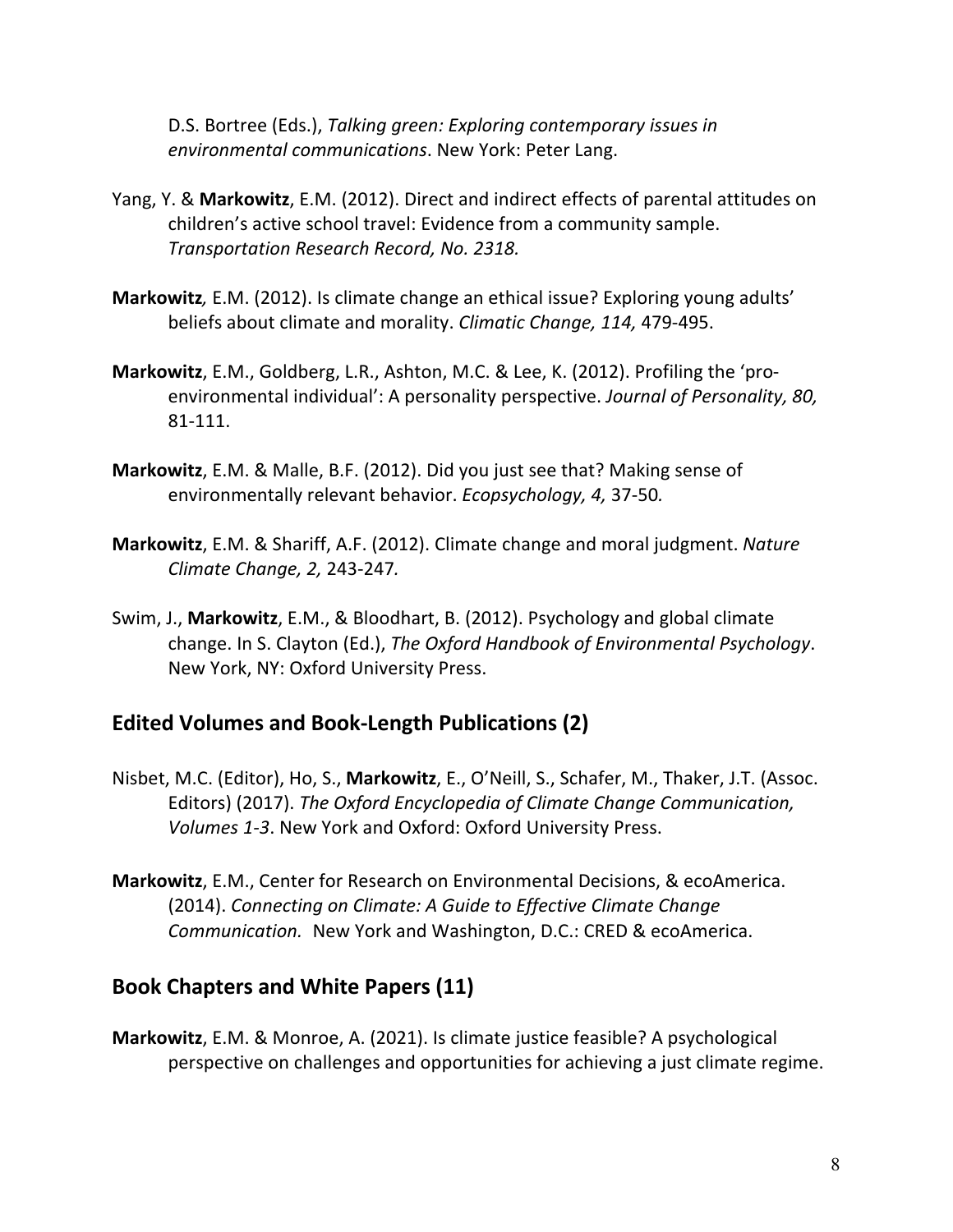In S. Kenehan & C. Katz (Eds.), *Climate justice and feasibility.* Lanham, MD: Rowman & Littlefield.

- Rose, K.M., Holesovsky, C.M., Brossard, D., and **Markowitz**, E.M. (2019). *Faculty Public Engagement Attitudes and Practices at Land-Grant Universities in the United States*. University of Wisconsin-Madison. Madison, WI: Department of Life Sciences Communication. Available: http://scimep.wisc.edu/projects/reports/
- **Markowitz**, E.M. & Chapman, D.A. (2019). *Engaging diverse audiences on climate change adaptation: Key insights for effective communication from across the social sciences.* Rotterdam, Netherlands: Global Center on Adaptation.
- Babutsidze, Z., Bradley, G., Chai, A., Dietz, T., Hales, R., **Markowitz**, E.M., Nesta L. (2018). *Public perceptions and responses to climate change in France*. Universite Cote D'Azur: France.
- **Markowitz**, E.M. & Guckian, M. (2018). Climate change communication: Challenges, insights and opportunities. In S. Clayton & C. Manning (Eds.), *Psychology and climate change*. San Diego, CA: Elsevier.
- Nisbet, M.C., **Markowitz**, E.M. & Kristiansen, S. (2017). *Science and Inequality: Why More Than Public Engagement is Needed.* Cambridge, MA: American Academy of Arts & Sciences.
- **Markowitz**, E.M. (2017). *Leveraging existing values to promote social change: A different way to think about the role of values*. Washington, D.C.: FrameWorks Institute.
- Nisbet, M. C. & **Markowitz**, E.M. (2016). *Strategic Science Communication on Environmental Debates*. Washington, DC: American Association for the Advancement of Science.
- Nisbet, M. C. & **Markowitz**, E.M. (2016). *Science Communication Research: Bridging Theory and Practice*. Washington, DC: American Association for the Advancement of Science.
- Nisbet, M. C. & **Markowitz**, E.M. (2016). *Americans' Attitudes about Science and Technology: The Social Context for Public Communication*. Washington, DC: American Association for the Advancement of Science.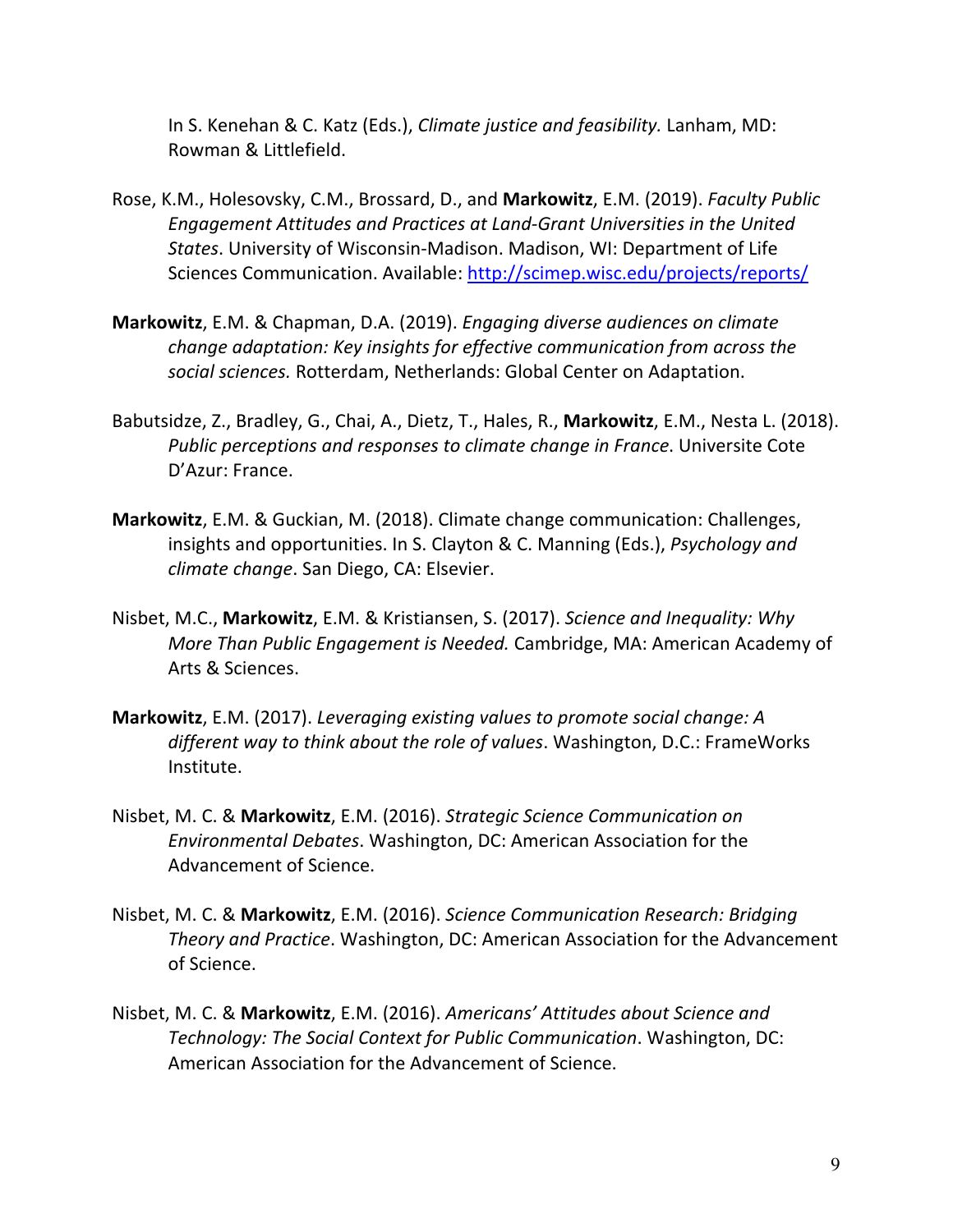Nisbet, M. C. & **Markowitz**, E.M. (2015). *Public Engagement Research and Major Approaches*. Washington, DC: American Association for the Advancement of Science

#### **Publications In Preparation (14)**

- Shrum, T., Platt, N., Syropoulos, S.^, **Markowitz**, E.M. (Resubmitted). Effects of parenthood on climate change engagement. *WIREs Climate Change.*
- Burrows^, B., Abellera^, C., **Markowitz**, E.M. (Revise & Resubmit). Coronavirus lessons for climate change: Six psychological challenges and corresponding strategies. *WIREs Climate Change.*
- Syropoulos, S.^, & **Markowitz**, E.M. (Revise & Resubmit). Perceived responsibility consistently predicts increased pro-environmental attitudes, behaviors and policy support: Evidence across 23 countries. *Journal of Environmental Psychology.*
- Huff, E.S., de Oliveira, A.C.M., **Markowitz**, E.M., Guckian, M., Lomonoco, L. (Revise & Resubmit). Family forest owner perceptions of wildfire and invasive pest risk: the role of psychological distance. *International Journal of Disaster Risk Reduction*.
- Starr, J. Nicolson, C., Ash, M., **Markowitz**, E.M. (Under review). Assessing U.S. consumers carbon footprints reveals outsized impact of the top 1%. *Ecological Economics*.
- de Oliveira, A.C.M., **Markowitz**, E.M., Huff, E.S., Grazier, E. (Under review). Yours, mine and ours: Paying to mitigate risk to self and others.
- Mah, A., Aragon, C., **Markowitz**, E.M. (Under review). Visualizing hope: Investigating the effect of public art on risk perception and awareness of climate adaptation. *Climatic Change.*
- Syropoulos, S.^, Watkins, H., Goodwin, G. P., & **Markowitz**, E.M. (In prep). Disentangling the effects of impact-oriented versus reputation-focused legacy motives on intergenerational concern and action.
- Ginn, J.^, **Markowitz**, E.M., Chapman, D., Guckian, M., Suh, S.M., Schmidt, R., & Lickel, B. (In prep). Systemic or individual change as a climate change solution: Psychological antecedents and behavioral outcomes.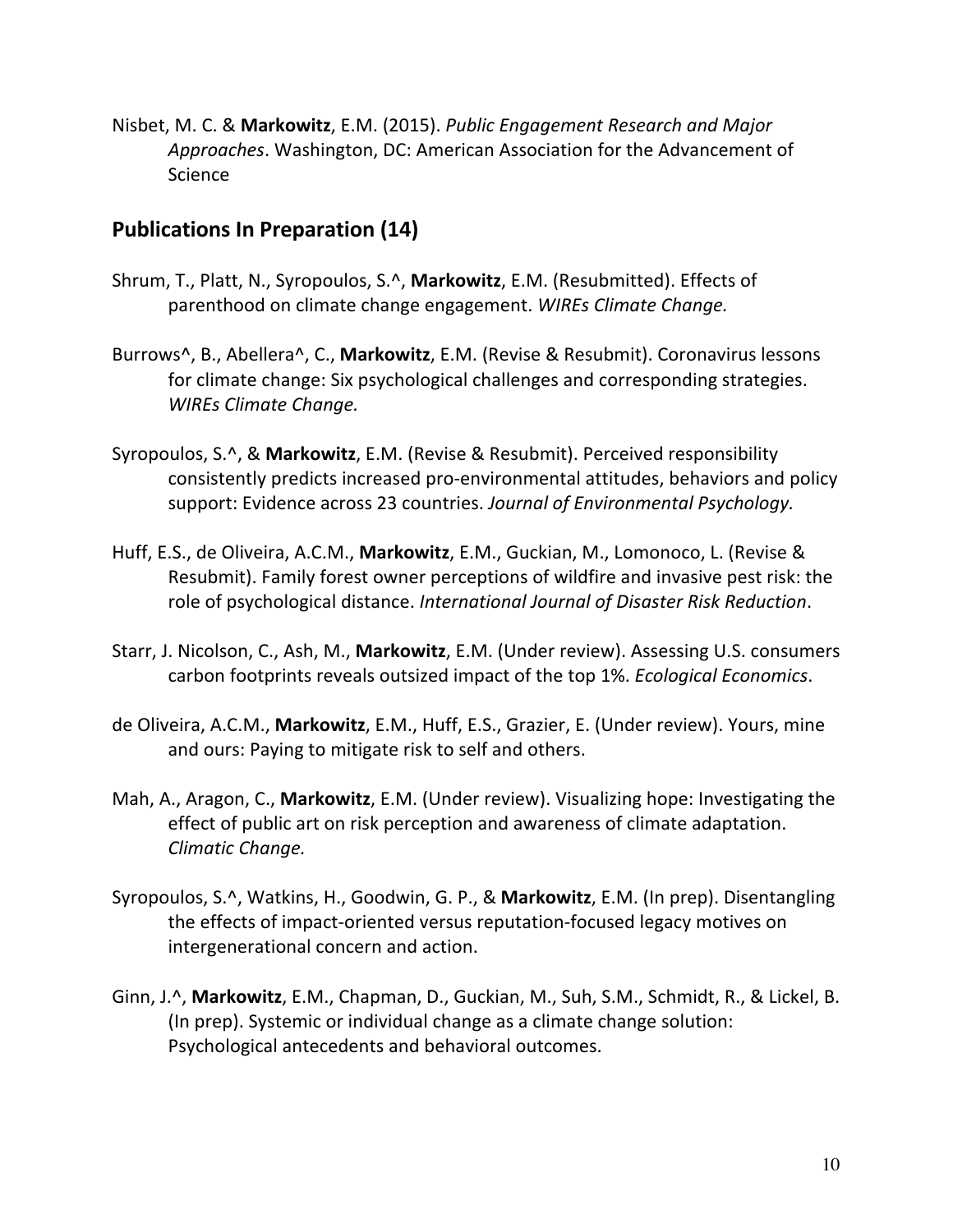- Syropoulos, S^., Mah, A.Y.J.^, Dixon-Gordon, K., **Markowitz**, E.M., Reid, A., Ginn, J.^, Min, S.S.^, Lickel, B. (In prep). Changes in dangerous and competitive worldviews during the coronavirus epidemic: Evidence from a large-scale U.S. panel study.
- Neupane^, N. & **Markowitz**, E.M. (In prep). Mindfulness and household energy behaviors.
- Starr^, J. Nicolson, C., Ash, M., **Markowitz**, E.M., Moran, D. (In prep). Income-Based U.S. Household Carbon Footprints (1996 - 2019).
- Guckian^, M. & **Markowitz**, E.M. (In prep). Communicating for conservation: Interpersonal communication and collective action.
- Syropoulos^, S. Claessens, S., Crimston, C. R., **Markowitz**, E.M., Milfont, T. L., & Rottman, J. (in prep.). Universal patterns of moral concern attribution towards human and natural entities.

#### **Popular Press and Other Publications (6)**

- Syropoulos, S. & **Markowitz**, E.M. (2021, August 23). Taking responsibility for future generations promotes personal action on climate change. *LSE Business Review.*
- **Markowitz**, E.M. & Graves, L. (2020, December 30). After 2020, we need to talk about how we talk about catastrophe. [Editorial]. *The Washington Post.*
- **Markowitz**, E.M. & Corner, A. (2019, September 27). Climate change is really about prosperity, peace, public health and posterity—not saving the environment. *The Conversation*.
- **Markowitz**, E.M. & Sweetland, J. (2018, July 10). Entering a polarized issue through a "side door." *Stanford Social Innovation Review.*
- **Markowitz**, E.M. & Zaval, L. (2016, January 4). Here's the secret to making people care about climate change. [Editorial]. *The Washington Post*.
- Staudinger, M. & **Markowitz**, E.M. (2015, June 24). Introducing the revamped Early Career Climate Forum: What, why, how and where. [Editorial]. *Early Career Climate Forum.*

#### **Special Issues Convened (1)**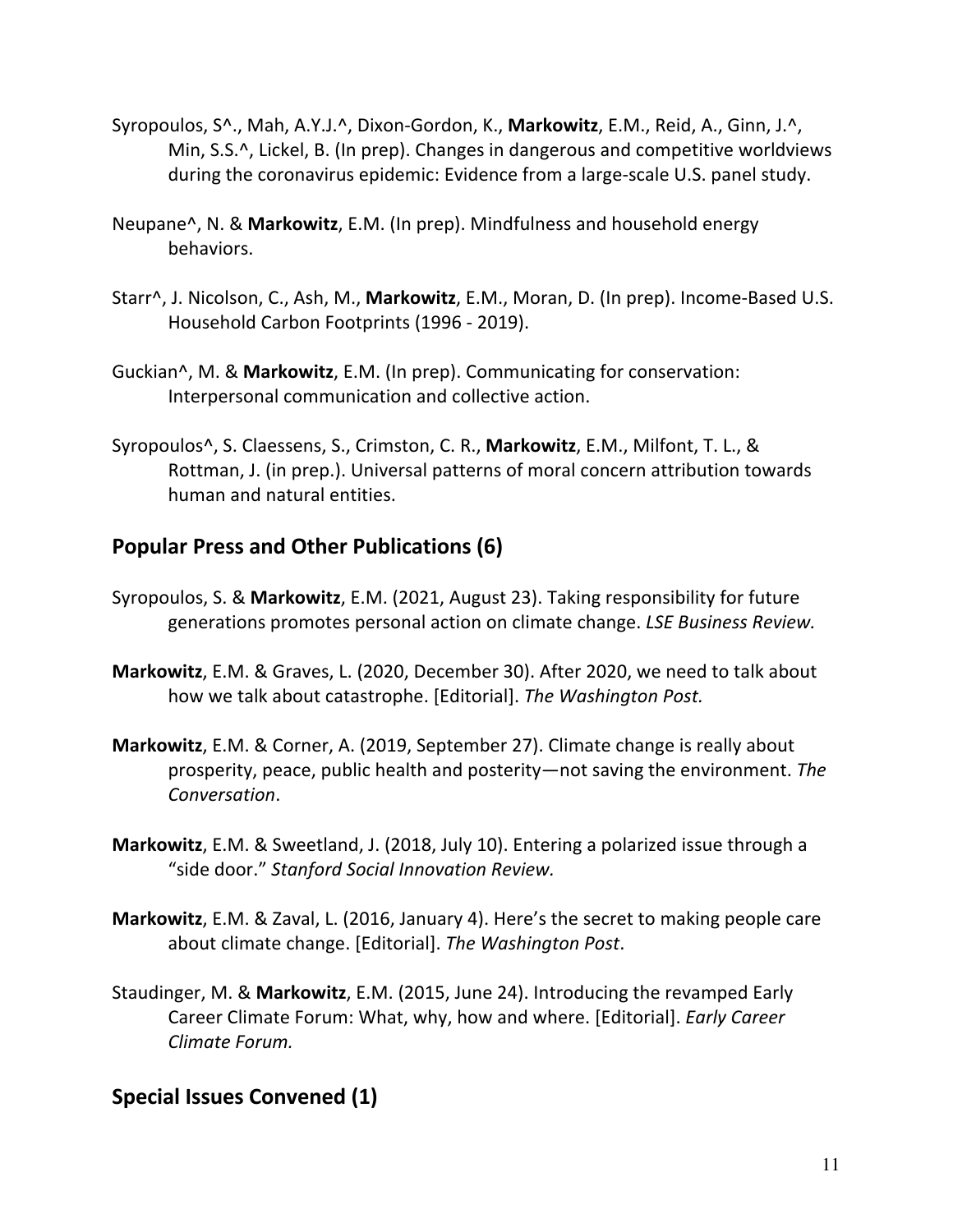*Multi-disciplinary perspectives on climate ethics*. (2015). Grasso, M. & **Markowitz**, E.M. (Eds.), *Climatic Change*.

#### **Conferences, Symposia, Panels and Workshops Organized (12 since 2014)**

- *Community engagement and collaboration core workshop: Developing your message.*  (2021, November). Two-hour workshop run for faculty and staff at UMass Medical. Co-facilitator.
- *Climate change communication*. (2021, February). Two-hour workshop offered with AAAS for state and federal fish and wildlife agency staff via U.S. Fish & Wildlife Service National Conservation Training Center. Co-facilitator.
- *Community engagement and collaboration core workshop: Developing your message.*  (2020, October). Two-hour workshop run for faculty and staff at UMass Medical. Co-facilitator.
- *Strategic public engagement for social psychologists.* (2020, February). Half-day workshop run for faculty, post-docs, and graduate students at Society for Personality and Social Psychology annual meeting (competitive selection process). Co-facilitator.
- *De-mystifying public engagement: A two-day crash course in using research to change the world*. (2019, June). 2-day workshop run for faculty, post-docs, graduate students and staff at UMass Amherst. Co-facilitator.
- *Science Communication Workshop.* (2018, April). Half-day workshop run for staff and visitors at US Fish and Wildlife Service, Hadley Branch.
- *Environmental Social Science Research: Commonalities and Conundrums.* (2018, March). One-day workshop held at UMass Amherst, co-hosted with Anita Milman (ECO).
- *Sustainability Psychology Pre-Conference*. (2016, January). Pre-conference held at Society for Personality and Social Psychology annual conference, San Diego, CA. Co-chair.
- *Civic science lab: Wind power and climate change* (2015, May). One-day public engagement and communication workshop co-developed and led with Matt Nisbet for UMass Amherst Offshore Wind IGERT fellows and faculty.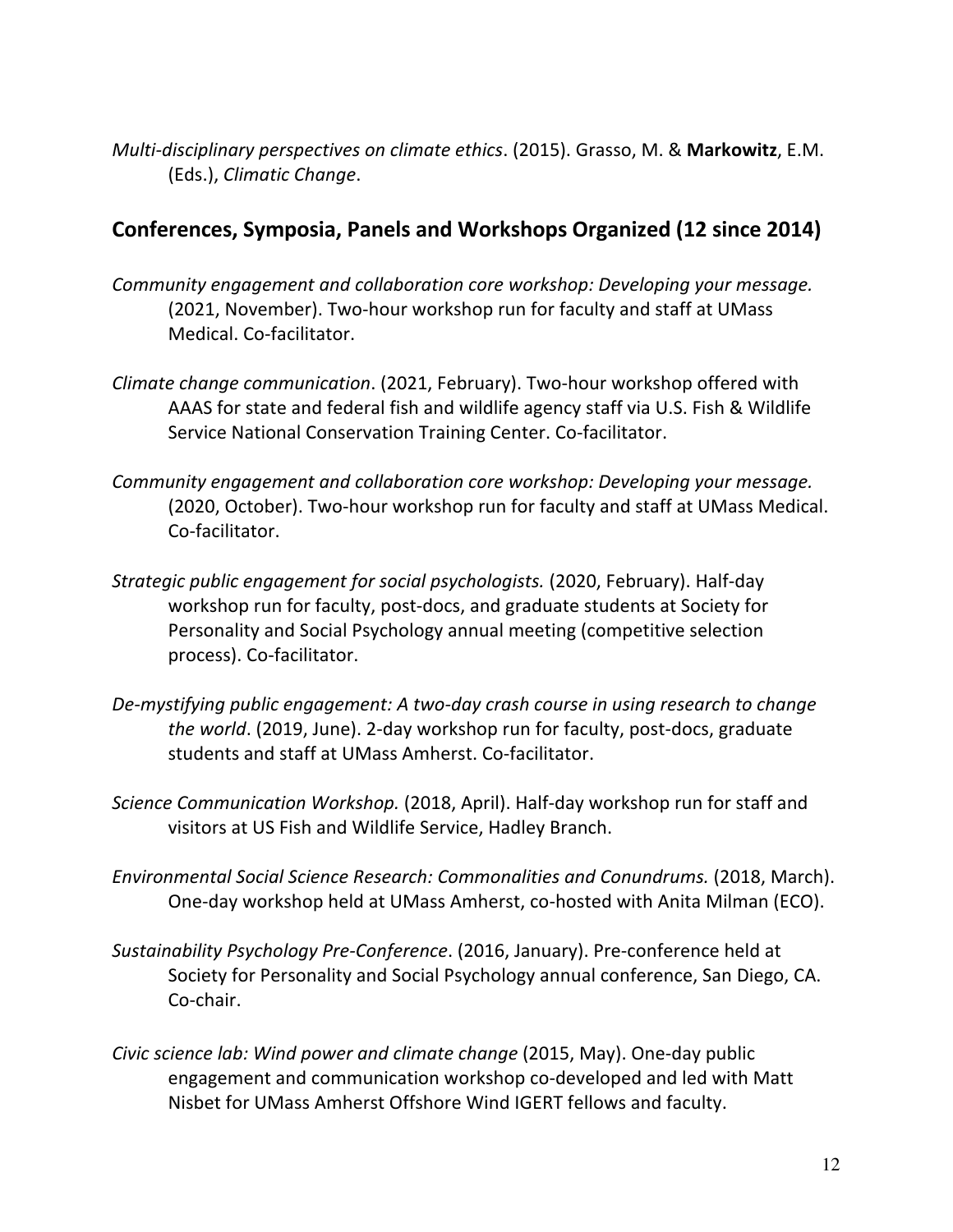- *Sustainability Psychology Pre-Conference*. (2015, February). Pre-conference held at Society for Personality and Social Psychology annual conference, Long Beach, CA. Lead organizer.
- *Media savvy psychologists: Work with the press so they say what you mean, and you mean what you say.* (2014, August). Panel session convened at American Psychological Association Annual Convention. Co-chaired with Jerri Lynn Hogg (Fielding Graduate University).
- *Sustainability Psychology Pre-Conference*. (2014, February). Pre-conference held at Society for Personality and Social Psychology annual conference, Austin, TX. Coorganized with Cindy Frantz (Oberlin), Alex Maki (University of Minnesota), Sandra Rodegher (Arizona State) and Vera Colaco (Lisbon).

#### **Conference Presentations and Invited Lectures (53)**

#### *Post-Tenure*

- Syropoulos, S., **Markowitz**, E.M., & Shrum, T. (2022, August). Legacy motivation as a means for increasing proenvironmental behaviors. In Markowitz, E. M. (Chair) Understanding and targeting individual factors that promote support for climaterelated action. Talk to be given at Division 34, 2022 APA Convention.
- Mah, A., Syropoulos, S., **Markowitz**, E.M., Dixon-Gordon, K., Reid, A. & Lickel, B. (2022, August) Parenthood, proenvironmental behaviors and climate change concern. In Markowitz, E. M. (Chair) Understanding and targeting individual factors that promote support for climate-related Action. Talk given at Division 34, 2022 APA Convention.
- Syropoulos, S., Watkins, H., Goodwin, G. P., & **Markowitz**, E.M. (2022, June). A Two-Dimensional Model of Legacy Motivation: Evidence for the Existence of Impact-Oriented and Reputation-Focused Legacy Motives. Flash talk to be given at the Social Psychology of the Future Virtual Mini-Conference.
- Syropoulos, S. & **Markowitz**, E.M. (2022, June). Perceived responsibility towards future generations: An important antecedent of proenvironmental action and behavior. Flash talk to be given at the APA Division 34 Online conference.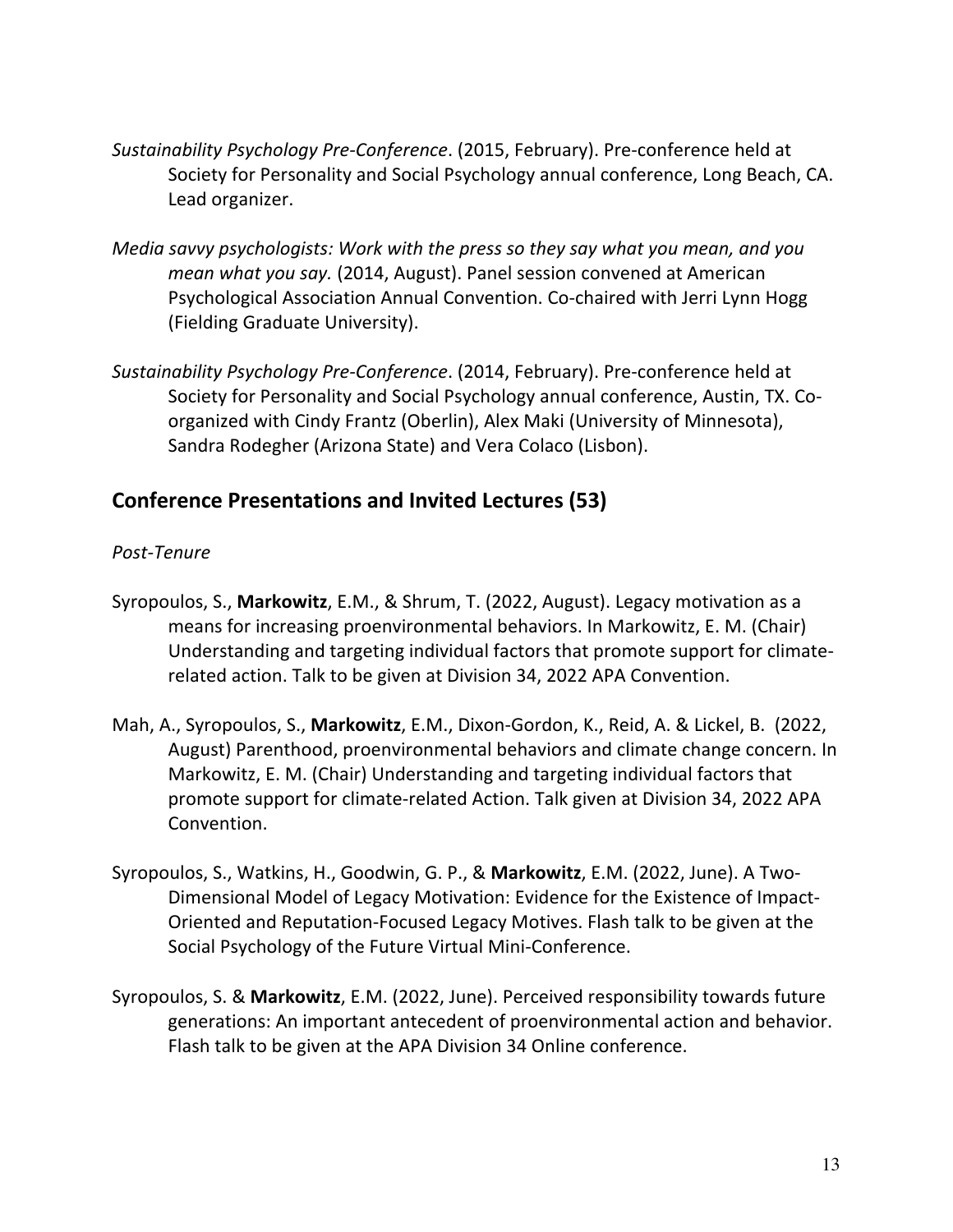- Syropoulos, S., & **Markowitz**, E.M. (2022, April). Perceived responsibility to address climate change: A pathway to proenvironmental action. Talk given at the 2022 Environmental Conservation Graduate Student Symposium, University of Massachusetts Amherst.
- Syropoulos, S., & **Markowitz**, E.M. (2021, March). A social psychological perspective on factors that can alleviate temporal discounting in intergenerational environmental action and concern. Talk given at the Environmental Conservation Graduate Student Symposium, University of Massachusetts Amherst.
- Syropoulos, S., & **Markowitz**, E.M. (2021, August). A grateful eye towards the future? Dispositional gratitude relates to consideration of future consequences. Talk given at Northeastern University.
- Casselberry, G.A., E.M. **Markowitz**, G.B. Skomal, Danylchuk, A.J. (2020, November). When fishing bites: Quantifying angler response to shark depredation. Oral presentation for the Virtual Meeting of the American Elasmobranch Society. November 14, 2020.
- **Markowitz**, E.M., Lickel, B., Chapman, D., & Guckian, M. (2020, June). From boycotting to badmouthing: Examining Americans' responses to corporate wrongdoing. Talk presented at: The Sustainable Consumption Research and Action Initiative Conference; 2020 June 10-12; Virtual.
- Mah, A., **Markowitz**, E.M., Lickel, B., Chapman, D., & Guckian, M. (2020, June). Disaster Experience, Political Ideology, and Climate Change Concern among Americans. Talk presented at: The Sustainable Consumption Research and Action Initiative Conference; 2020 June 10-12; Virtual.
- Syropoulos, S., Watkins, H., & **Markowitz**, E.M. (2020, June). Impact and notReputationbased Legacy Motives Predict Environmental Action. Talk presented at: The Sustainable Consumption Research and Action Initiative Conference; 2020 June 10-12; Virtual.
- Mah, A., Lickel, B., **Markowitz**, E.M., Chapman, D., Guckian M., & Roberto González (2020). Disaster Experience and Climate Change Concern among Chileans and Americans. Poster accepted at: The Society for the Psychological Study of Social Issues. (Conference cancelled due to COVID).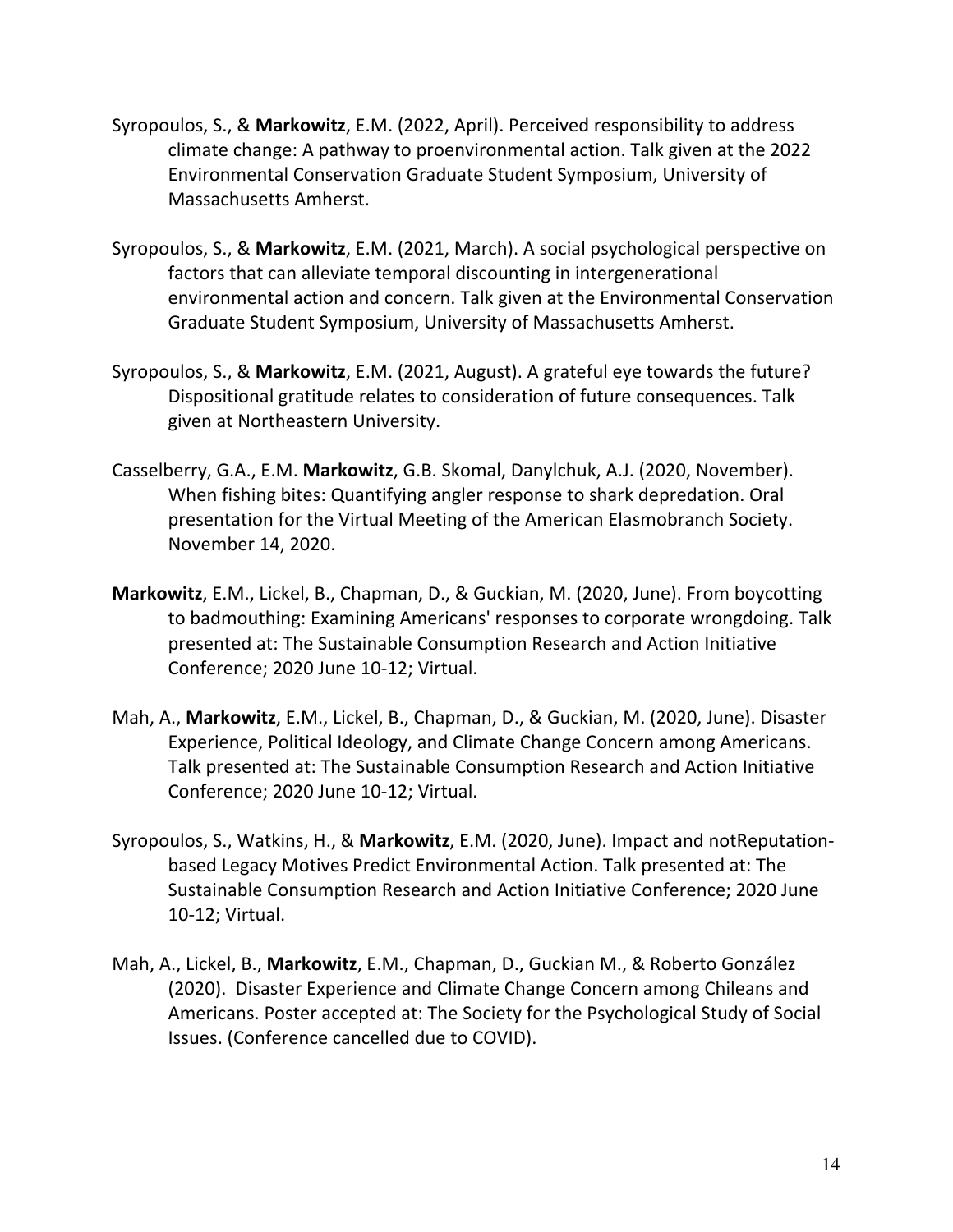- **Markowitz**, E.M. (2019, October). *So we want to save the world? What the behavioral*  sciences can (and can't) offer the sustainability movement. Invited lecture. Vassar College. Poughkeepsie, NY.
- Vesel, L., Ginn, J., Chapman, D., **Markowitz**, E.M., Lickel, B. (2019, June). *Community preferences for climate change resilience strategies.* Poster. Society for Community Research & Action 2019. Chicago, IL.
- Rose, K., Brossard, D., **Markowitz**, E.M. (2019, May). *Scientists as decision-makers: How science faculty members view the public and contributions to decisions about science.* Accepted paper. International Communication Association 2019 Conference. Washington, D.C.
- **Markowitz**, E.M. (2019, April). *Americans' beliefs about top-down versus bottom-up approaches to solving societal challenges: New insights.* Invited guest seminar. SciMEP research group at University of Wisconsin-Madison. Madison, WI.
- Guckian, M., Lickel, B. & **Markowitz**, E.M. (2019, January). *From badmouthing to boycotting: Exploring Americans' reactions to high profile corporate scandals.*  Invited talk. Sustainability Psychology Pre-conference at Society for Personality and Social Psychology annual meeting. Portland, OR.
- Ginn, J., **Markowitz**, E.M….Lickel, B. (2019, January). *Individual preferences for climate change solutions as a top-down vs. bottom-up process.* Poster. Sustainability Psychology Pre-conference at Society for Personality and Social Psychology annual meeting. Portland, OR.

#### *Pre-Tenure*

- **Markowitz**, E.M. (2018, September). *Examining Americans' beliefs about top-down versus bottom-up approaches to solving societal challenges.* Invited lecture. Indiana University School of Public and Environmental Affairs. Bloomington, IN.
- **Markowitz**, E.M., Guckian, M., Chapman, D., Lickel, B. (2018, June). *Will consumers step up when corporations let us down? Examining Volkswagen owners' responses to the diesel emissions scandal.* Talk. Sustainable Consumption Research and Action Initiative 2018 conference. Copenhagen, Denmark.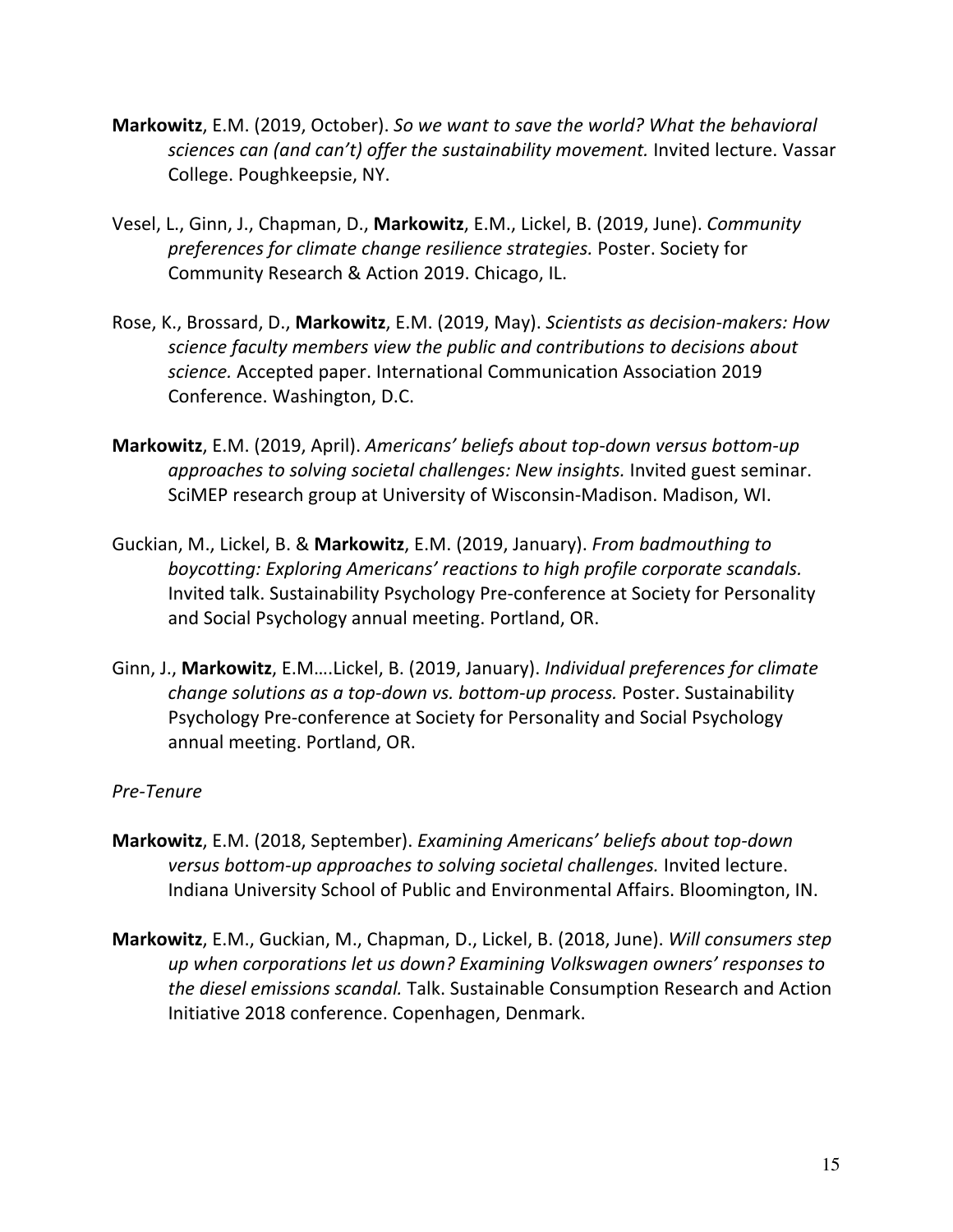- **Markowitz**, E.M. (2017, November). *Climate change communication workshop.* Invited lecture. Massachusetts Ecosystem Climate Adaptation Network inaugural meeting. Westborough, MA.
- **Markowitz**, E.M. (2017, November). *Overcoming our (bad) environmental habits*. Invited lecture. Western Mass Youth Climate Summit. Easthampton, MA.
- **Markowitz**, E.M. & Guckian^, M.L**.** (2017, August). *Using non-environmental frames to increase social sanctioning of environmental behavior.* Talk. American Psychological Association Annual Convention. Washington, DC.
- **Markowitz**, E.M. (2017, August). *Ten years later: Reflecting on my first decade as an environmental social scientist.* Invited lecture. American Psychological Association annual convention. Washington, D.C.
- **Markowitz**, E.M. (2017, July). *A brief introduction to climate skepticsm: What, where and why.* Invited lecture. RISCC Management Conference. Amherst, MA.
- Chapman, D. A., Guckian, M. G., Lickel, B., & **Markowtiz**, E. M. (2017, June). *Identities interact to influence responses to the Volkswagen emissions scandal.* Talk. Society for the Psychological Study of Social Issues annual meeting. Albuquerque, NM.
- Nisbet, M.C. & **Markowitz**, E.M. (2017, June). *Science and Inequality: Why More Than Public Engagement is Needed.* Invited lecture. Meeting of the Public Face of Science project, American Academy of Arts & Sciences. Cambridge, MA.
- Chapman^, D. A., Lickel, B., & **Markowitz**, E. (2017, May 13). *The Effect of Ideology on Interpersonal Communication of Polarized Public Risks.* Invited data blitz presentation. "From Micro-Level Cognitive Phenomena to Large-Scale Social Dynamics" Small Group Conference. Princeton, NJ.
- **Markowitz**, E. & Chapman^, D. A. (2017, May 9). *Does discussing adaptation "subtract from prevention"? Perceived tradeoffs between adaptation and mitigation-based policy planning.* Poster. National Adaptation Forum. Saint-Paul, MN.
- **Markowitz**, E.M. (2017, February). *What motivates scientists to engage with the public?*  Invited lecture. Annual meeting of the American Association for the Advancement of Science. Boston, MA.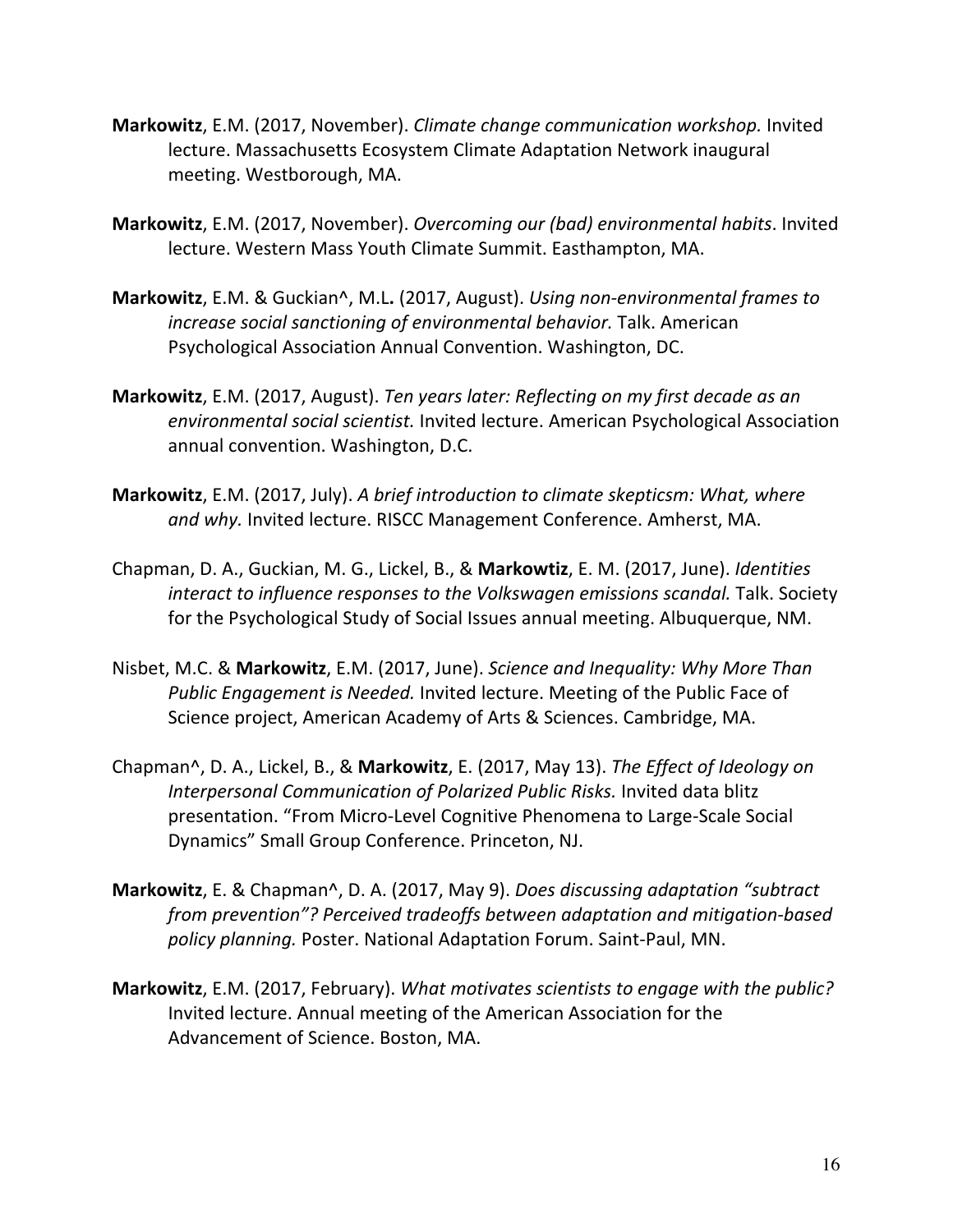- **Markowitz**, E.M. (2017, January). *Why we'll need sustainability psychologists more than ever, after tomorrow.* Invited lecture. Sustainability Psychology preconference for the 2017 meeting of the Society for Personality and Social Psychology. San Antonio, TX.
- **Markowitz**, E.M. (2016, November). *Signaling and Sanctioning: Old solutions to a new (climate) problem?* Invited paper and lecture. Social Sciences Research Council Democracy and Climate Change meeting. Princeton, NJ.
- Chapman, D., **Markowitz**, E.M., & Corner, A. (2016, July). *Climate visuals: developing an evidence-based library of climate change imagery.* Invited lecture. Society for Conservation Biology Annual Meeting. Madison, Wisconsin.
- Chapman, D., **Markowitz**, E.M., & Corner, A. (2016, June). *Climate visuals: developing an evidence-based library of climate change imagery.* Invited lecture. Society for the Psychological Study of Social Issues. Minneapolis, Minnesota.
- Guckian, M.L., **Markowitz**, E.M., & Lickel, B. (2016, June). *Signaling de-consumption: Identifying the affective and cognitive bases of obligation to signal consumption choices to others.* Talk. International Sustainable Consumption Research and Action Initiative Conference conference. Orono, ME.
- **Markowitz**, E.M. (2016, April). *Leveraging psychological insights to promote conservation*. Invited seminar. Harvard Forest. Petersham, MA.
- Chapman, D., **Markowitz**, E., Corner, A., & Webster, R. (2016, January). *Climate Visuals: Developing an Evidence-Based Online Library of Climate Change Imagery*. Data blitz talk. Sustainability Psychology preconference for the 2016 meeting of the Society for Personality and Social Psychology. San Diego, CA.
- Guckian M.L. & **Markowitz**, E.M. (2016, January). *Examining the drivers of interpersonal communication in environmentally relevant behavior*. Poster. Sustainability Psychology preconference for the 2016 meeting of the Society for Personality and Social Psychology. San Diego, CA.
- Sokoloski, R. & Markowitz, E.M. (2016, January). *Investigating potential rebound effects of electricity generation reports*. Poster. Sustainability Psychology preconference for the 2016 meeting of the Society for Personality and Social Psychology. San Diego, CA.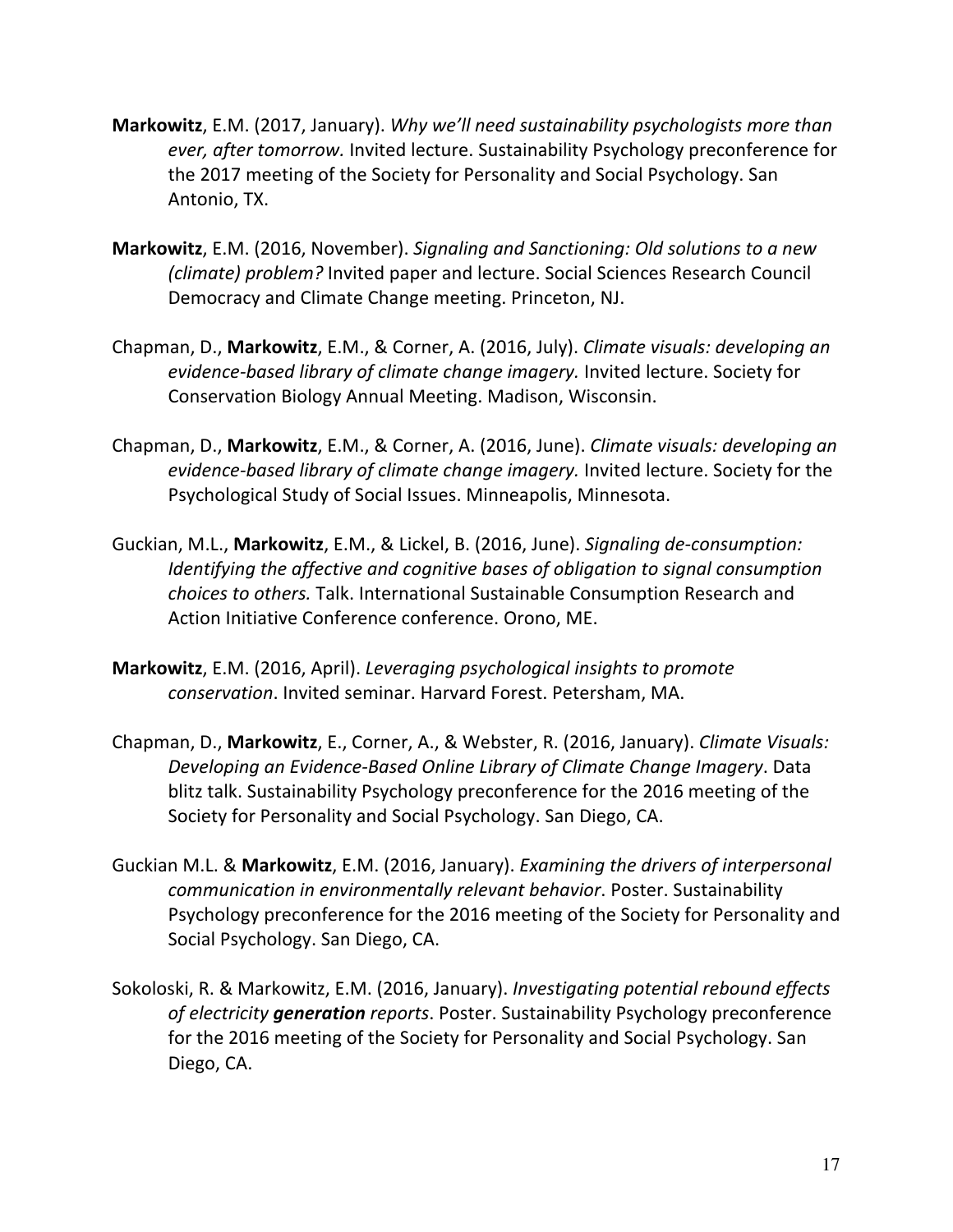- Zaval, L., **Markowitz**, E.M., Weber, E. (2015, November). *How will I be remembered? Conserving the Environment for the Sake of One's Legacy.* Talk. Society for Judgment and Decision Making annual meeting. Chicago, IL.
- Schneider, C., Zaval, L., Weber, E., **Markowitz**, E.M. (2015). *How will you feel tomorrow? Anticipated emotions and environmental behavior*. Poster. Society for Judgment and Decision Making annual meeting. Chicago, IL.
- Crookes, R., **Markowitz**, E.M., Weber, E.U. (2015). *Now that we have saved lives, let's save the environment! Defaults and their effect on behavioral spillover*. Poster. Society for Judgment and Decision Making annual meeting. Chicago, IL.
- **Markowitz**, E.M., Guckian, M. (2015, November). *Doing the right thing...again and again. Developing a web-based platform to study repeated proenvironmental action.* Invited lecture. Laboratory for Sustainable Societies, Columbia University.
- **Markowitz**, E.M. (2015, September). *Going back to the future: Leveraging psychological insights to promote conservation*. Invited seminar. Ohio State University. Columbus, Ohio.
- **Markowitz**, E.M., Nisbet, M.C., Danylchuk, A. (2015, August). *What's that buzzing noise?*  Public acceptance of drone use for environmental conservation. Invited lecture. American Psychological Association Annual Convention. Toronto, Canada.
- **Markowitz**, E.M. (2015, June). *Promoting sustainability with a positive vision of the future.* Invited lecture. Seizing an Alternative Toward an Ecological Civilization. Claremont, CA.
- Zaval, L., **Markowitz**, E.M., Weber, E.U. (2015, May). *Conserving the Environment for Legacy's Sake*. Invited panelist. Psychological Responses to Climate Change Symposium. Association for Psychological Science Annual Convention. New York, NY.
- **Markowitz**, E.M., Guckian, M. (2015, May). *Communicating about climate adaptation: Opportunities and potential pitfalls.* Poster. National Adaptation Forum. St Louis, MO.
- **Markowitz**, E.M. (2015, January). *Putting the cart before the horse: Effective climate change communication starts with people, values and solutions.* Invited lecture. Georgetown University, Washington, DC.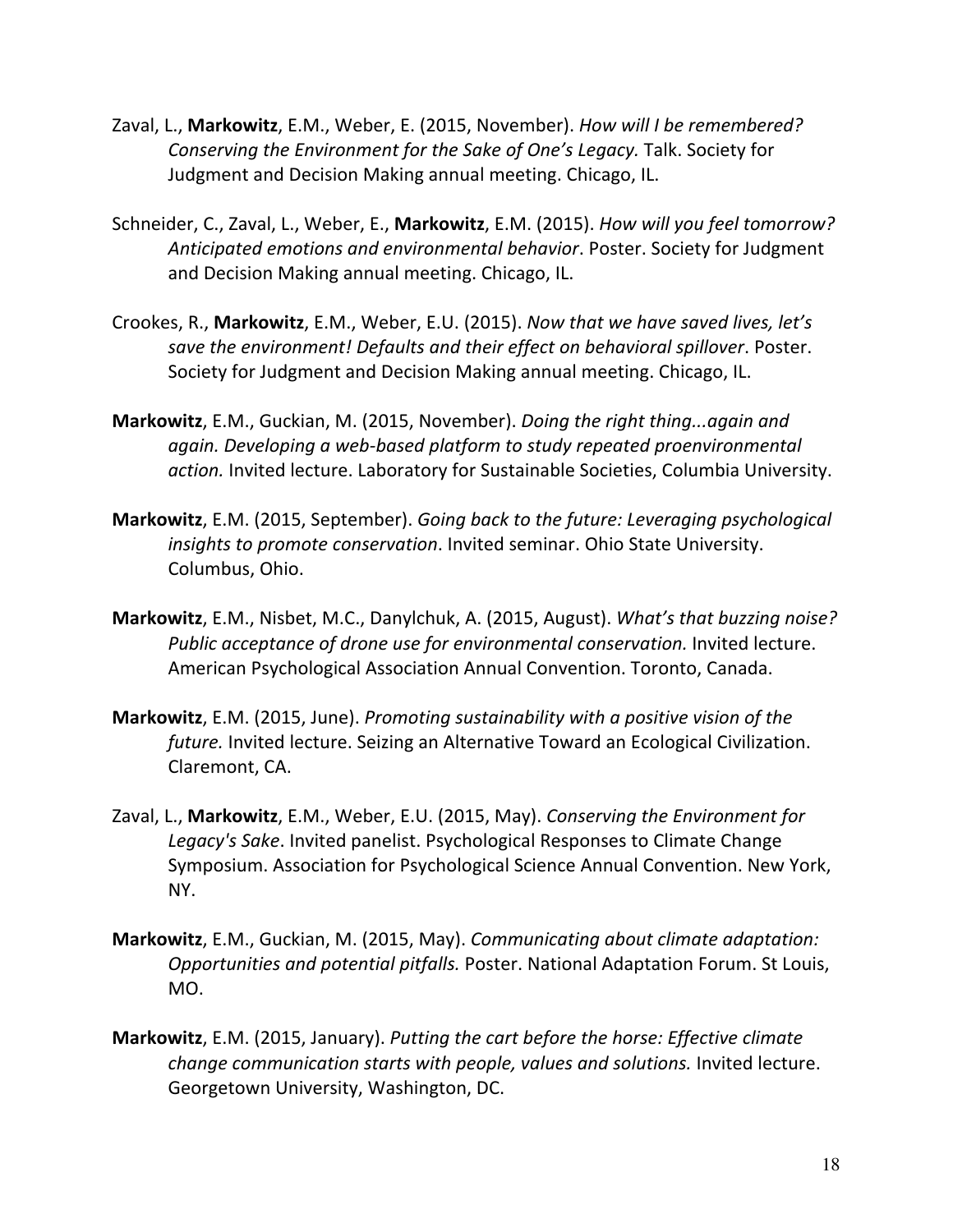- St. John, C., **Markowitz**, E.M., Marx, S. (2014, December). *Using Social Science Research to Inform and Improve the Practice of Climate Change Communication*. Talk. Meeting of the American Geophysical Union, San Francisco, CA.
- Crookes, R., **Markowitz**, E.M., Weber, E.U. (2014, November). *After the nudge: Effects of decision architecture on behavioral spillover.* Poster. Society for Judgment and Decision Making Annual Conference.
- **Markowitz**, E.M. (2014, October). *Public engagement and decision-making: Implications for managing risk in global agriculture*. Invited lecture. Systemic Risk in Global Agriculture meeting. Princeton University. Princeton, NJ.
- **Markowitz**, E.M. (2014, August). *Presenting a new guide to climate change communication*. Invited lecture. American Psychological Association annual convention. Washington, DC.

#### **Awards, Honors, Scholarships (Selected)**

| 2021      | <b>Climate Change Communication Award. CMCC.</b>                             |
|-----------|------------------------------------------------------------------------------|
|           |                                                                              |
| 2019      | <b>Sustainability Curriculum Fellow. UMass Amherst</b>                       |
| 2017      | Early Career Achievement Award. Division 34, APA.                            |
| 2015-2016 | <b>Student-Centered Teaching &amp; Learning Fellow. UMass Amherst.</b>       |
| 2014-2015 | Next Generation Hazards & Disasters Fellow. Nat'l Sci Foundation.            |
| 2014-2015 | Civic Engagement & Service Learning Fellow. UMass Amherst.                   |
| 2013      | DISCCRS VIII Symposium (invited, attended). DISCCRS.org.                     |
| 2012      | <b>Outstanding student paper award.</b> APA Divisions 9 & 34.                |
| 2011      | Best paper award. 9 <sup>th</sup> Biennial Conference on Enviro. Psychology. |
| 2007-2012 | National Science Foundation Graduate Research Fellowship. NSF.               |
|           |                                                                              |

#### **Graduate Student Advisees**

\* Committee Chair or Co-Chair

| Shannon Callahan*         | Current | PhD Student, Environmental Conservation |
|---------------------------|---------|-----------------------------------------|
| Andrea Mah*               | Current | PhD Student, Psychology                 |
| Jared Starr               | Current | PhD Student, Environmental Conservation |
| Joel Ginn                 | Current | PhD Student, Psychology                 |
| <b>Stelios Syropoulos</b> | Current | PhD Student, Psychology                 |
| <b>Brooke Burrows</b>     | Current | PhD Student, Psychology                 |
| <b>Grace Cassleberry</b>  | Current | PhD Student, Environmental Conservation |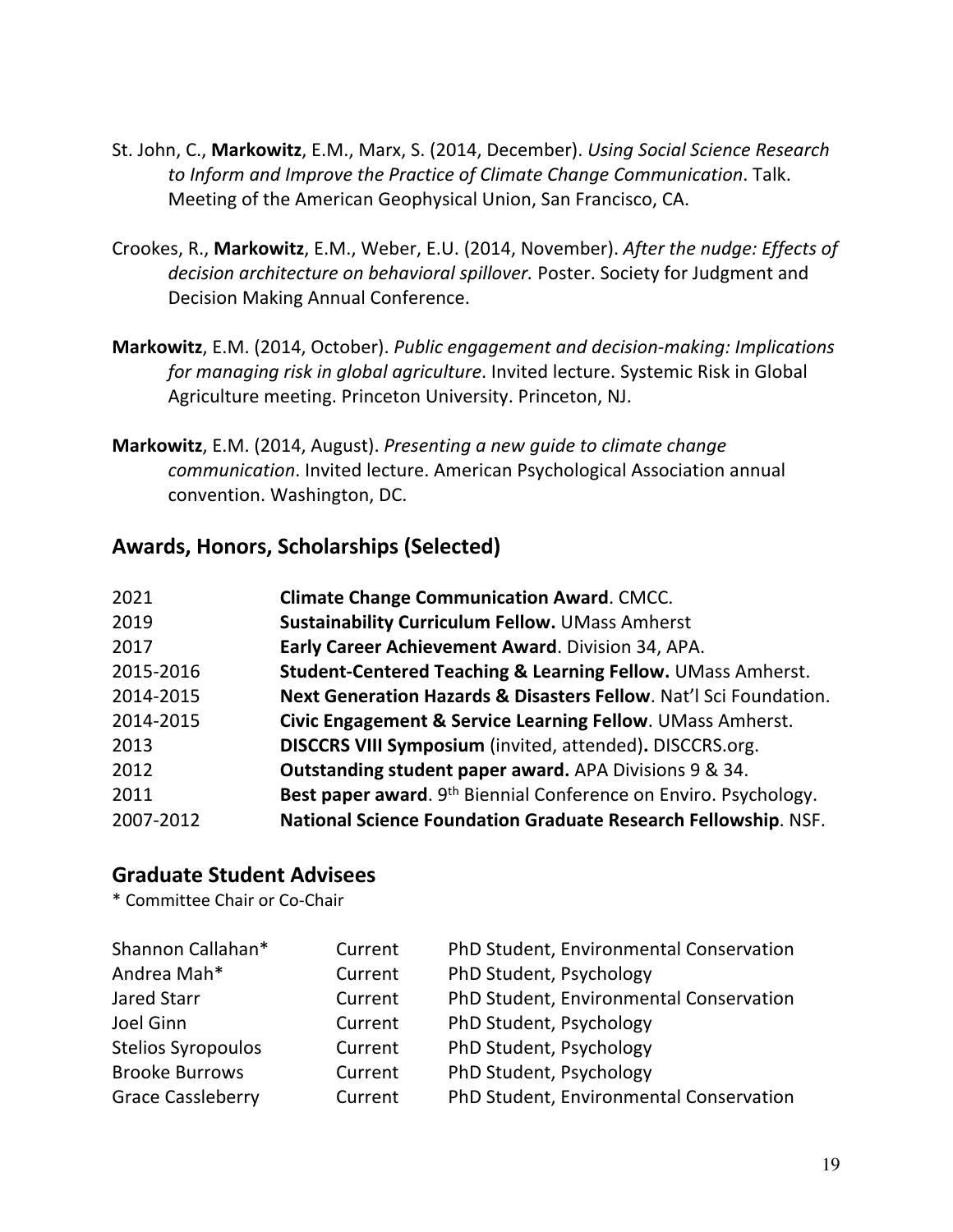| Nischal Neupane*       | 2020 | MS Student, Environmental Conservation        |
|------------------------|------|-----------------------------------------------|
| Amanda Davis           | 2020 | MS Student, Environmental Conservation        |
| Kate Rose              | 2019 | PhD Student, Communications (UW-Madison)      |
| Meaghan Guckian*       | 2019 | PhD Student, Environmental Conservation       |
| Dan Chapman*           | 2018 | PhD Student, Psychology                       |
| <b>Raymond Crookes</b> | 2017 | PhD Student, Psychology (Columbia University) |
| Ana Emlinger           | 2016 | PhD Student, Regional Planning                |
| Meghna Marjadi         | 2016 | MS Student, Organismic & Evolutionary Biology |
| Rebekah Zimmerer       | 2016 | MS Student, Environmental Conservation        |
| <b>Tyler Gagne</b>     | 2016 | MS Student, Environmental Conservation        |
| Sarah Lang             | 2016 | MS Student, Regional Planning                 |

# **University and Professional Service (since 2014)**

| <b>University</b> |                                                                        |
|-------------------|------------------------------------------------------------------------|
| 2021              | Member. Fellowship Committee, CNS Summer COVID Fund.                   |
| 2019-2020         | <b>Member.</b> Search Committee, CNS Director of Communications.       |
| 2018-2021         | Co-Director. UMass Public Engagement Project.                          |
| 2018-2020         | Founder. UMass Climate Change, Disparities & Diversity Group.          |
| 2017-present      | Member. UMass Public Engagement Project Steering Committee.            |
| 2015-present      | Co-Chair. Environmental Policy & Human Dimensions Graduate             |
|                   | Program, Department of Environmental Conservation.                     |
| Professional      |                                                                        |
| 2021-2023         | Chapter Author. 5th National Climate Assessment.                       |
| 2020-2022         | Member. Am. Psych. Assoc. Climate Change Task Force.                   |
| 2020-2022         | Member. Soc. Behav. Medicine Climate Change Task Force.                |
| 2018-2022         | Member. Research Advisory Board, Climate Outreach.                     |
| 2018-2021         | President-Elect/President/Past. Am. Psych. Assoc., Division 34.        |
| 2018-2020         | Member. How We Respond Project Advisory Board, AAAS.                   |
| 2017-2019         | <b>Associate Deputy Editor. Climatic Change.</b>                       |
| 2016-2018         | Council Representative. Am. Psych. Assoc., Division 34.                |
| 2015-2017         | Associate Editor. Encyclopedia of Climate Change Communication.        |
| 2014-2016         | Awards Committee Chair. Am. Psych. Assoc., Division 34.                |
| 2013-2016         | Member-at-Large. American Psychological Association Division 34.       |
| 2014-2016         | <b>Conference Chair.</b> SPSP Sustainability Psychology preconference. |